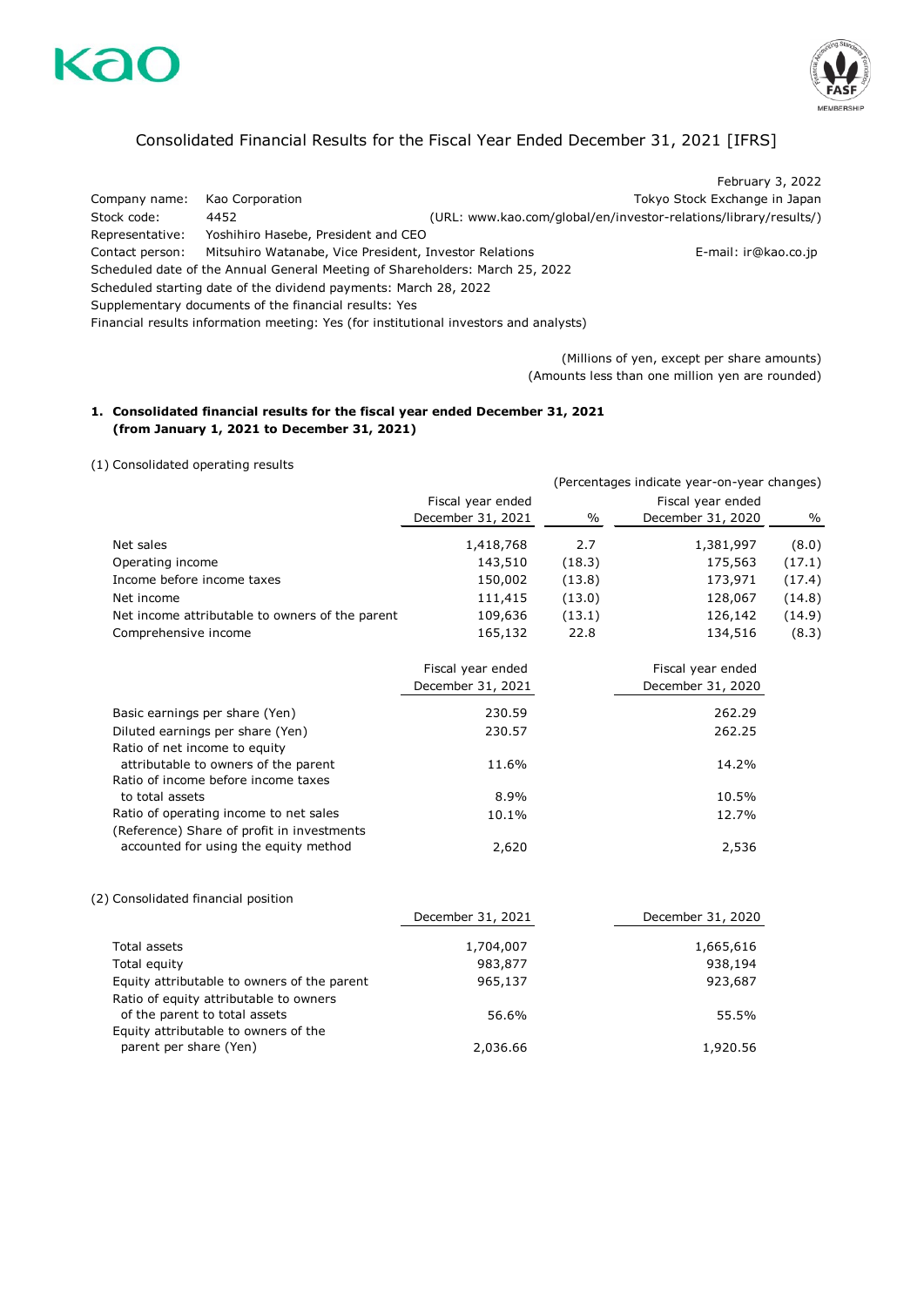

#### (3) Consolidated cash flows

|                                          | Fiscal year ended | Fiscal year ended |
|------------------------------------------|-------------------|-------------------|
|                                          | December 31, 2021 | December 31, 2020 |
| Net cash flows from operating activities | 175,524           | 214,718           |
| Net cash flows from investing activities | (67, 232)         | (61, 941)         |
| Net cash flows from financing activities | (141, 573)        | (87,065)          |
| Cash and cash equivalents at the end     |                   |                   |
| of the year                              | 336,069           | 353,176           |

#### **2. Dividends**

|                                                                      | Fiscal year ending | Fiscal year ended | Fiscal year ended |
|----------------------------------------------------------------------|--------------------|-------------------|-------------------|
|                                                                      | December 31, 2022  | December 31, 2021 | December 31, 2020 |
|                                                                      | (Forecast)         |                   |                   |
| Annual cash dividends per share (Yen)                                |                    |                   |                   |
| 1st quarter end                                                      |                    |                   |                   |
| 2nd quarter end                                                      | 74.00              | 72.00             | 70.00             |
| 3rd quarter end                                                      |                    |                   |                   |
| Fiscal year end                                                      | 74.00              | 72.00             | 70.00             |
| Total                                                                | 148.00             | 144.00            | 140.00            |
| Total dividend payment amount                                        |                    | 68,383            | 67,443            |
| Payout ratio (consolidated)                                          | 59.9%              | 62.4%             | 53.4%             |
| Ratio of dividends to equity<br>attributable to owners of the parent |                    |                   |                   |
| (consolidated)                                                       |                    | 7.3%              | 7.6%              |

#### **3. Forecast of consolidated operating results for the fiscal year ending December 31, 2022 (from January 1, 2022 to December 31, 2022)**

|                                                 | (Millions of yen, except per share amounts) |      |  |
|-------------------------------------------------|---------------------------------------------|------|--|
|                                                 | (Percentages indicate year-on-year changes) |      |  |
|                                                 | Fiscal year ending                          |      |  |
|                                                 | December 31, 2022                           | %    |  |
| Net sales                                       | 1,490,000                                   | 5.0  |  |
| Operating income                                | 160,000                                     | 11.5 |  |
| Income before income taxes                      | 160,000                                     | 6.7  |  |
| Net income attributable to owners of the parent | 117,000                                     | 6.7  |  |
| Basic earnings per share (Yen)                  | 246.90                                      |      |  |
|                                                 |                                             |      |  |

#### **4. Others**

(1) Changes in significant subsidiaries during the period (changes in specified subsidiaries resulting in change in scope of consolidation): None

(2) Changes in accounting policies and changes in accounting estimates

- 1) Changes in accounting principles required by IFRS: None
- 2) Changes in accounting principles due to reasons other than 1): None
- 3) Changes in accounting estimates: None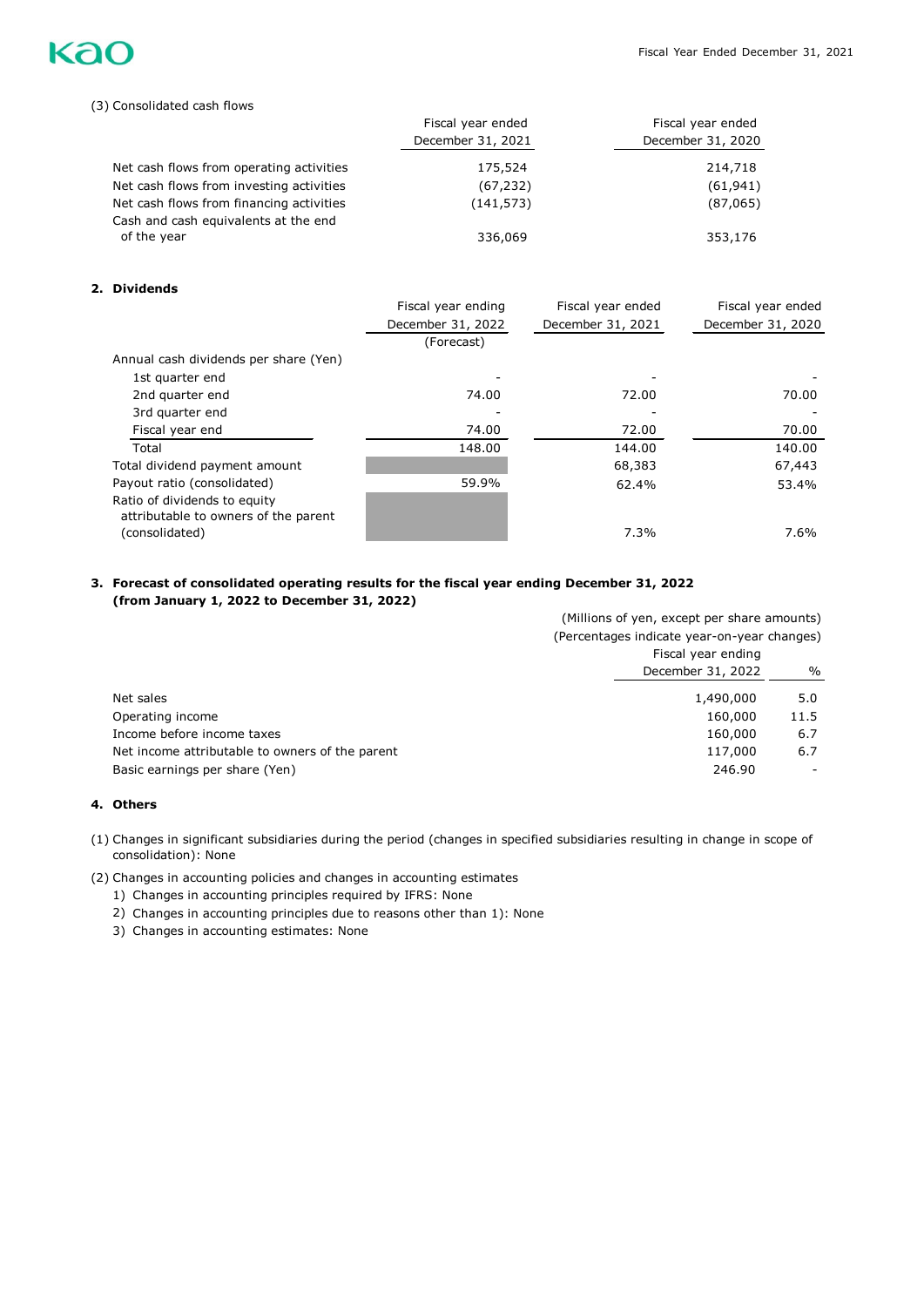

#### (3) Number of issued shares outstanding at the end of the year (ordinary shares)

|                                                                  | December 31, 2021 | December 31, 2020 |
|------------------------------------------------------------------|-------------------|-------------------|
| Number of issued shares including treasury shares                | 475,000,000       | 482,000,000       |
| Number of treasury shares                                        | 1,117,195         | 1,054,019         |
|                                                                  | Fiscal year ended | Fiscal year ended |
|                                                                  | December 31, 2021 | December 31, 2020 |
| Weighted average number of shares outstanding<br>during the year | 475,466,269       | 480,929,483       |

#### **Notice regarding execution of audit procedures**

This financial results report is exempt from audit by certified public accountants or accounting firms.

#### **Explanation regarding the appropriate use of forecast of operating results and other special items**

Forward-looking statements such as earnings forecasts and other projections contained in this release are based on information available at the time of disclosure and assumptions that management believes to be reasonable, and do not constitute guarantees of future performance. Actual results may differ materially from expectations due to various factors.

Please refer to page 1 to 15 "1. Summary of Operating Results and Financial Position" for the suppositions that form the assumptions for earnings forecasts and cautions concerning the use of earnings forecasts.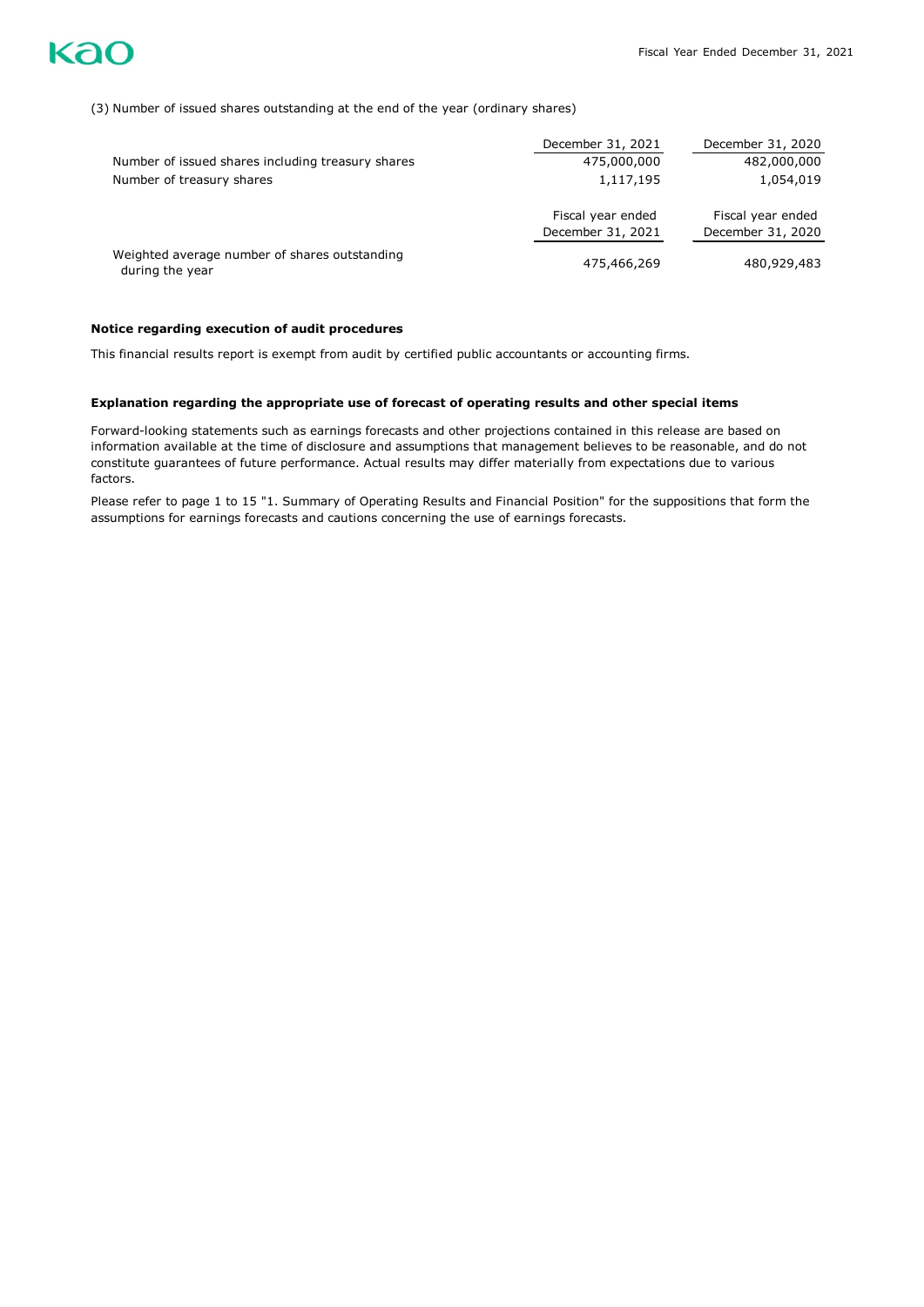# **1. Summary of Operating Results and Financial Position**

## **(1) Summary of Operating Results**

*Note: Changes and comparisons are all with the same period a year earlier unless otherwise noted. Likefor-like growth rates below exclude the effect of translation of local currencies into Japanese yen.* 

#### **Operating Results for the Fiscal Year Ended December 31, 2021**

#### **1) Trends in Overall Results for the Fiscal Year Ended December 31, 2021**

(Billions of yen, except operating margin and per share amounts)

|                                                 | 2021    | 2020    | Growth         |
|-------------------------------------------------|---------|---------|----------------|
|                                                 |         |         | 2.7%           |
| Net sales                                       | 1,418.8 | 1,382.0 | Like-for-like: |
|                                                 |         |         | 0.3%           |
| Operating income                                | 143.5   | 175.6   | $(18.3\%)$     |
| Operating margin (%)                            | 10.1    | 12.7    |                |
| Income before income taxes                      | 150.0   | 174.0   | $(13.8\%)$     |
| Net income                                      | 111.4   | 128.1   | $(13.0\%)$     |
| Net income attributable to owners of the parent | 109.6   | 126.1   | $(13.1\%)$     |
| Basic earnings per share (Yen)                  | 230.59  | 262.29  | $(12.1\%)$     |

In fiscal 2021, the novel coronavirus (COVID-19) continued for the second year to have a major impact on society, economies and people's lives worldwide.

The Kao Group worked to respond to the changes in people's lifestyles, consumption and the structure of sales channels, as well as to hikes in raw material prices around the world and other issues, but its efforts were impacted by significantly delayed market recovery, particularly in Japan, where inbound demand disappeared and a state of emergency was repeatedly declared, among other factors.

In the Kao Group's key markets, according to retail sales and consumer purchasing survey data, the household and personal care products market remained on par with the previous fiscal year. On the other hand, the cosmetics market remained on par with the previous fiscal year, but has not recovered to its pre-pandemic level.

Amid these circumstances, the Kao Group's net sales increased 2.7% compared with the previous fiscal year to 1,418.8 billion yen. On a like-for-like basis, net sales increased 0.3%. Operating income was 143.5 billion yen, a decrease of 32.1 billion yen compared with the previous fiscal year, due in part to a strategic shift for future growth that involved recording a 4.5 billion yen impairment loss in the baby diaper business and a 2.5 billion yen loss on liquidation of inventory, and the operating margin was 10.1%. Income before income taxes was 150.0 billion yen, a decrease of 24.0 billion yen, and net income was 111.4 billion yen, a decrease of 16.7 billion yen.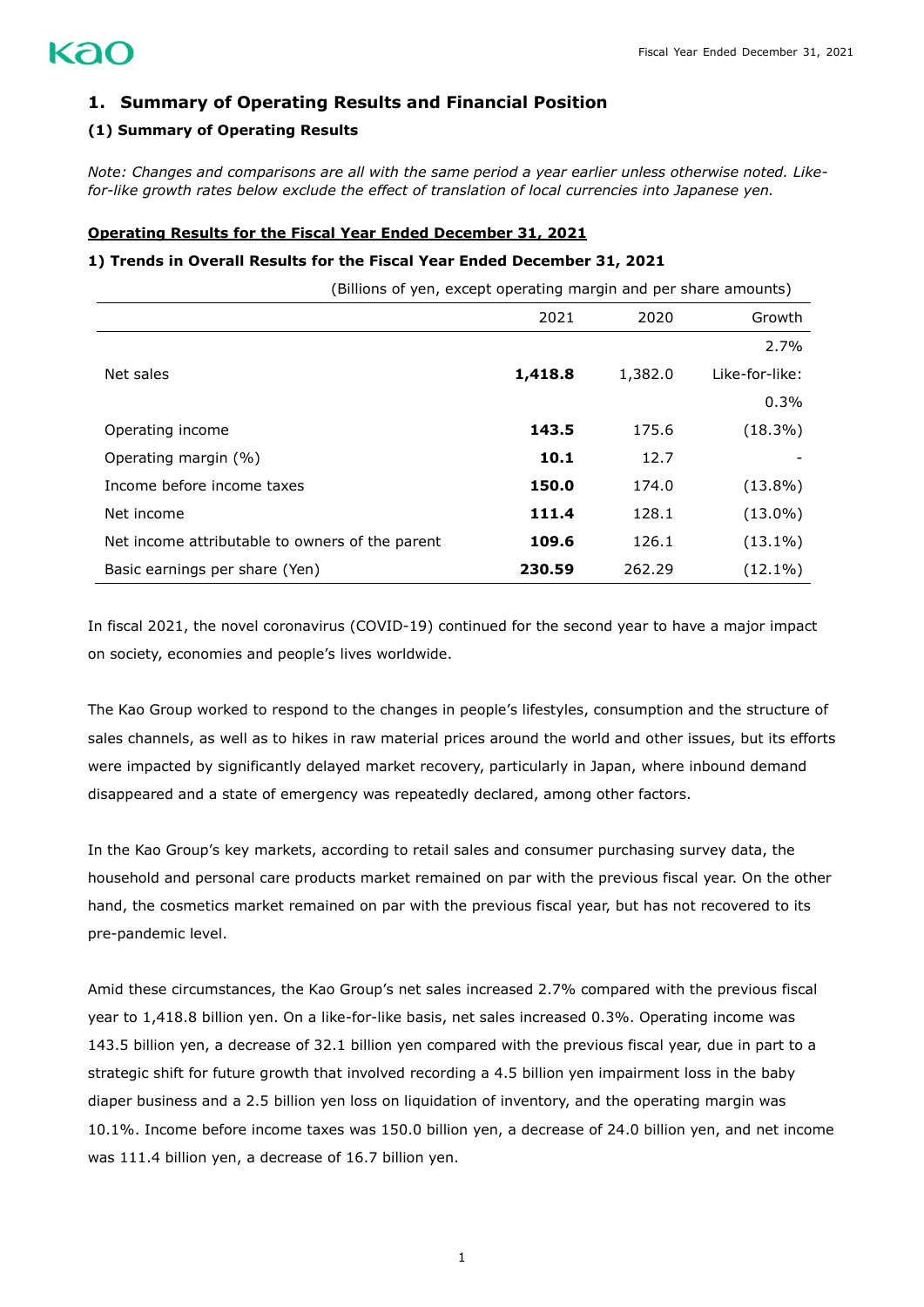

Basic earnings per share were 230.59 yen, a decrease of 31.70 yen, or 12.1%, from 262.29 yen in the previous fiscal year.

Economic Value Added (EVA\*), which the Kao Group uses as a management indicator, decreased 17.1 billion yen compared with the previous fiscal year to 45.1 billion yen due to a decrease in net operating profit after tax (NOPAT).

*\* EVA is a registered trademark of Stern Stewart & Co.*

In addition, the Kao Group Mid-term Plan "K25" was launched in fiscal 2021. This will be the foundation for growth to come. The Kao Group has newly declared that it will "save future lives" and aims to become a company that is essential for the protection of lives, lifestyles and ecosystems.

(For details, see *Kao Integrated Report 2021* at www.kao.com/content/dam/sites/kao/www-kaocom/global/en/investor-relations/pdf/reports-fy2021e-all-001\_01.pdf)

The main exchange rates used for translating the financial statement items (income and expenses) of foreign subsidiaries and associates were as shown below.

|              | First quarter   | Second quarter  | Third quarter   | Fourth quarter  |
|--------------|-----------------|-----------------|-----------------|-----------------|
|              | Jan. - Mar.     | $Apr. - Jun.$   | Jul. $-$ Sep.   | Oct. - Dec.     |
| U.S. dollar  | 105.96 (108.95) | 109.47 (107.54) | 110.09 (106.17) | 113.72 (104.47) |
| Euro         | 127.74 (120.18) | 131.90 (118.41) | 129.78 (124.05) | 130.05 (124.55) |
| Chinese yuan | 16.35 (15.61)   | 16.95 (15.18)   | 17.01 (15.34)   | 17.79 (15.77)   |

*Note: Figures in parentheses represent the exchange rates for the same period of the previous fiscal year.*

(Remainder of page intentionally left blank.)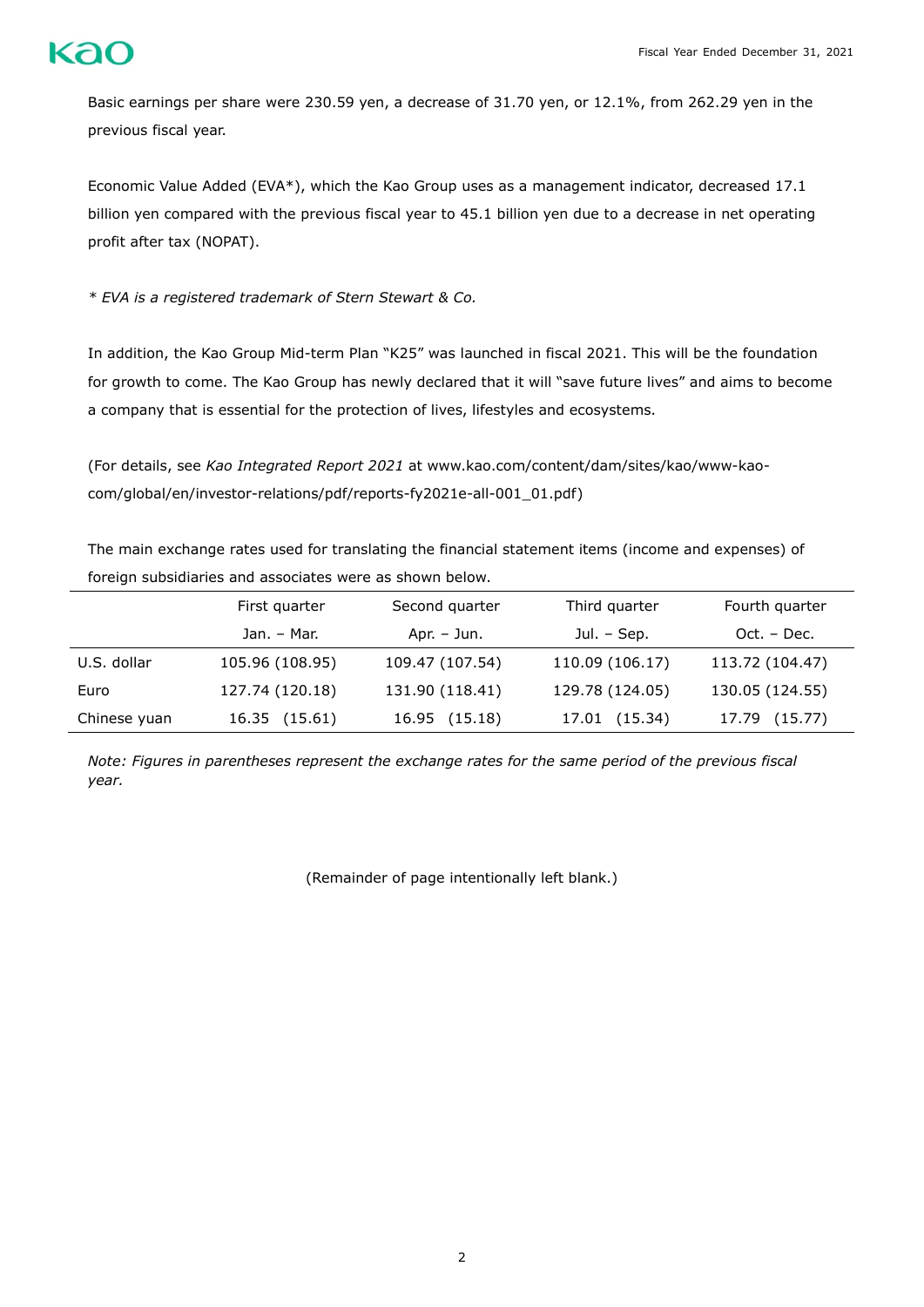(Billions of yen)

# **2) Trends by Segment during the Fiscal Year Summary of Segment Information**

The following is an overview of changes in reportable segments implemented as of the three months ended March 31, 2021 (Reference: Page 23, "1. Segment Information" in "Notes to Consolidated Financial Statements").

1. The Hygiene and Living Care Business has been newly established and incorporates sanitary products from the former Human Health Care Business in addition to fabric care products and home care products, which were previously classified in the Fabric and Home Care Business.

2. The Health and Beauty Care Business has been newly established and incorporates personal health products, which were previously classified in the Human Health Care Business, in addition to skin care products and hair care products, which were previously classified in the Skin Care and Hair Care Business.

3. The Life Care Business has been newly established and incorporates health drinks, which were previously classified in the Human Health Care Business, in addition to commercial-use hygiene products, which were previously classified in the Fabric and Home Care Business.

4. Due to the reorganization of segments described in 1 to 3 above, sales and operating income for the previous fiscal year have been restated.

|                                            | Net sales |         |                          | Operating income         |       |       | Operating margin (%) |      |      |
|--------------------------------------------|-----------|---------|--------------------------|--------------------------|-------|-------|----------------------|------|------|
|                                            |           |         | Growth                   | Like-for-                |       |       |                      |      |      |
| Fiscal year ended December 31              | 2021      | 2020    | $\%$                     | like %                   | 2021  | 2020  | Change               | 2021 | 2020 |
| Hygiene and Living Care<br><b>Business</b> | 496.8     | 503.2   | (1.3)                    | (2.8)                    | 51.8  | 79.6  | (27.8)               | 10.4 | 15.8 |
| Health and Beauty Care<br><b>Business</b>  | 354.5     | 362.3   | (2.2)                    | (4.2)                    | 49.7  | 60.5  | (10.8)               | 14.0 | 16.7 |
| <b>Life Care Business</b>                  | 53.0      | 52.2    | 1.7                      | 1.0                      | 3.6   | 4.7   | (1.1)                | 6.8  | 8.9  |
| Cosmetics<br><b>Business</b>               | 239.3     | 233.6   | 2.5                      | (0.6)                    | 7.5   | 2.4   | 5.1                  | 3.1  | 1.0  |
| <b>Consumer Products Business</b>          | 1,143.7   | 1,151.3 | (0.7)                    | (2.6)                    | 112.6 | 147.2 | (34.6)               | 9.8  | 12.8 |
| <b>Chemical Business</b>                   | 314.3     | 269.2   | 16.7                     | 12.9                     | 29.6  | 27.7  | 1.9                  | 9.4  | 10.3 |
| Total                                      | 1,458.0   | 1,420.5 | 2.6                      | 0.3                      | 142.2 | 174.9 | (32.7)               |      |      |
| Elimination and Reconciliation             | (39.2)    | (38.5)  | $\overline{\phantom{a}}$ | $\overline{\phantom{a}}$ | 1.3   | 0.7   | 0.6                  | ۰    |      |
| Consolidated                               | 1,418.8   | 1,382.0 | 2.7                      | 0.3                      | 143.5 | 175.6 | (32.1)               | 10.1 | 12.7 |

## *Consolidated Results by Segment*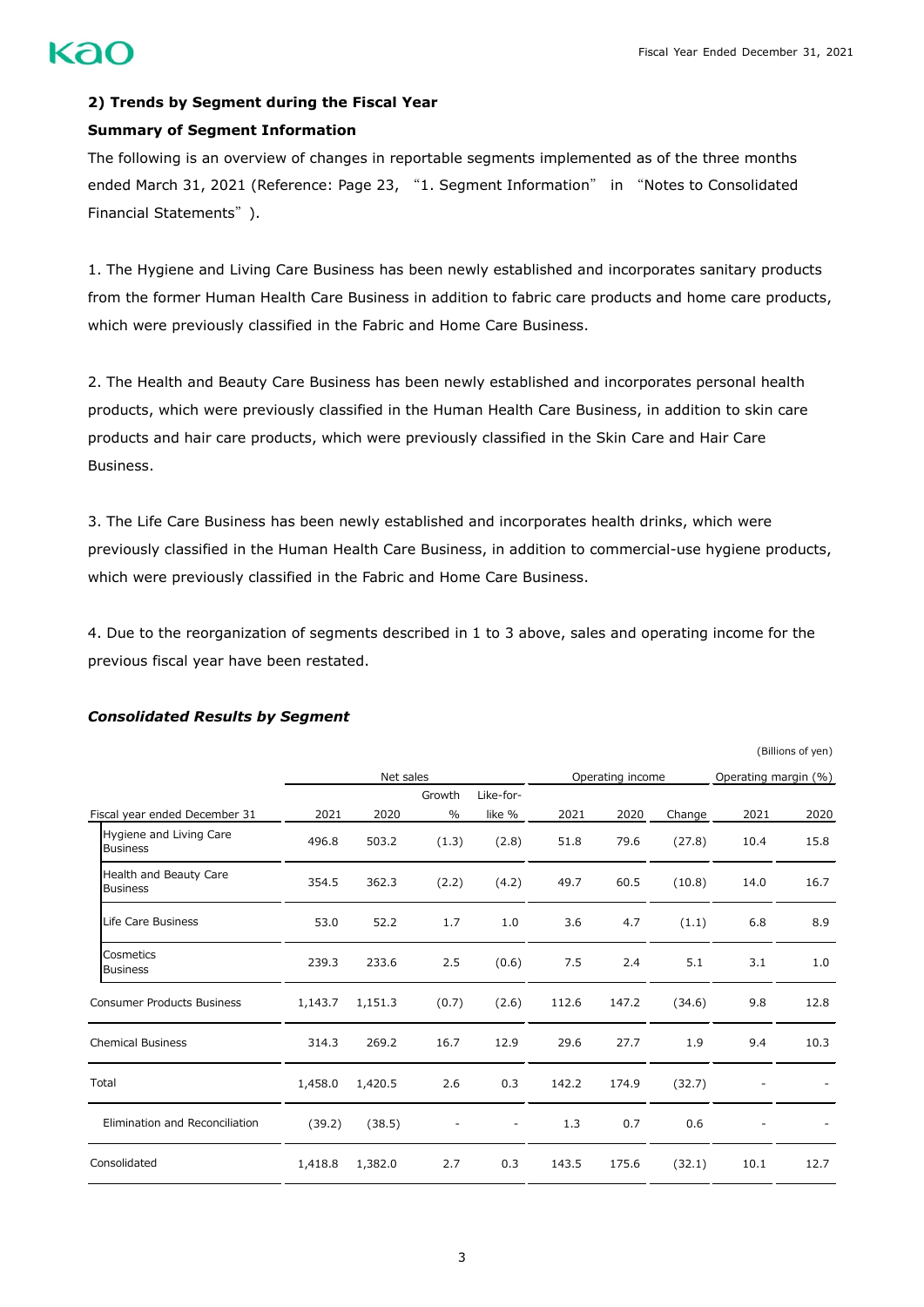# *Consolidated Net Sales Composition*

| 2021<br>288.6<br>40.1<br>2.8<br>2020<br>287.7<br>40.6<br>2.4<br>Fabric and Home Care<br>Products<br>Growth %<br>0.3<br>17.0<br>(1.2)<br>Like-for-like %<br>0.3<br>4.6<br>(5.1)<br>2021<br>78.0<br>87.3<br>0.1<br>2020<br>86.8<br>85.6<br>0.1<br>Sanitary Products<br>Growth %<br>2.0<br>(7.6)<br>(10.2)<br>Like-for-like %<br>(10.2)<br>(4.5)<br>(17.5)<br>2021<br>2.9<br>366.6<br>127.4<br>2020<br>374.5<br>126.2<br>2.5<br>Hygiene and Living Care<br><b>Business</b><br>Growth %<br>15.9<br>1.0<br>(2.1)<br>3.7<br>Like-for-like %<br>(4.7)<br>(2.1)<br>2021<br>205.2<br>29.4<br>78.0<br>41.8<br>2020<br>227.7<br>28.7<br>68.6<br>37.3<br>Health and Beauty Care<br><b>Business</b><br>Growth %<br>2.5<br>13.7<br>12.2<br>(9.9)<br>9.7<br>4.2<br>Like-for-like %<br>(9.9)<br>(3.2)<br>2021<br>43.5<br>0.0<br>9.4<br>0.1<br>2020<br>45.0<br>7.0<br>0.1<br>0.0<br>Life Care Business<br>Growth %<br>(3.5)<br>16.8<br>34.9<br>1.2<br>7.5<br>Like-for-like %<br>(3.5)<br>30.3<br>(8.3)<br>5.9<br>2021<br>57.8<br>22.7<br>152.9<br>2020<br>163.7<br>45.4<br>5.5<br>19.0<br>Cosmetics<br><b>Business</b><br>19.2<br>Growth %<br>(6.6)<br>27.5<br>6.9<br>Like-for-like %<br>16.5<br>3.3<br>9.4<br>(6.6)<br>2021<br>768.1<br>96.2<br>64.6<br>214.7<br>2020<br>811.0<br>200.3<br>83.6<br>56.4<br><b>Consumer Products</b><br><b>Business</b><br>Growth %<br>7.2<br>15.1<br>14.5<br>(5.3)<br>5.9<br>Like-for-like %<br>(5.3)<br>0.3<br>10.8<br>2021<br>122.1<br>73.9<br>49.0<br>69.2<br>2020<br>56.5<br>42.8<br>58.9<br>111.1<br><b>Chemical Business</b><br>Growth %<br>9.9<br>30.9<br>14.6<br>17.6<br>Like-for-like %<br>9.9<br>9.7<br>10.3<br>23.9<br>2021<br>(34.0)<br>(0.0)<br>(1.8)<br>(3.4)<br>Elimination of intersegment<br>2020<br>(34.0)<br>(2.6)<br>(0.1)<br>(1.8)<br>2021<br>285.2<br>145.2<br>856.3<br>132.0<br>2020<br>888.1<br>254.1<br>126.3<br>113.5<br>Consolidated<br>15.0<br>Growth %<br>(3.6)<br>12.2<br>16.3 | Fiscal year ended December 31 |                 | Japan | Asia | Americas | Europe | (Billions of yen)<br>Consolidated |
|------------------------------------------------------------------------------------------------------------------------------------------------------------------------------------------------------------------------------------------------------------------------------------------------------------------------------------------------------------------------------------------------------------------------------------------------------------------------------------------------------------------------------------------------------------------------------------------------------------------------------------------------------------------------------------------------------------------------------------------------------------------------------------------------------------------------------------------------------------------------------------------------------------------------------------------------------------------------------------------------------------------------------------------------------------------------------------------------------------------------------------------------------------------------------------------------------------------------------------------------------------------------------------------------------------------------------------------------------------------------------------------------------------------------------------------------------------------------------------------------------------------------------------------------------------------------------------------------------------------------------------------------------------------------------------------------------------------------------------------------------------------------------------------------------------------------------------------------------------------------------------------------------------------------------|-------------------------------|-----------------|-------|------|----------|--------|-----------------------------------|
|                                                                                                                                                                                                                                                                                                                                                                                                                                                                                                                                                                                                                                                                                                                                                                                                                                                                                                                                                                                                                                                                                                                                                                                                                                                                                                                                                                                                                                                                                                                                                                                                                                                                                                                                                                                                                                                                                                                              |                               |                 |       |      |          |        | 331.5                             |
|                                                                                                                                                                                                                                                                                                                                                                                                                                                                                                                                                                                                                                                                                                                                                                                                                                                                                                                                                                                                                                                                                                                                                                                                                                                                                                                                                                                                                                                                                                                                                                                                                                                                                                                                                                                                                                                                                                                              |                               |                 |       |      |          |        | 330.7                             |
|                                                                                                                                                                                                                                                                                                                                                                                                                                                                                                                                                                                                                                                                                                                                                                                                                                                                                                                                                                                                                                                                                                                                                                                                                                                                                                                                                                                                                                                                                                                                                                                                                                                                                                                                                                                                                                                                                                                              |                               |                 |       |      |          |        | 0.2                               |
|                                                                                                                                                                                                                                                                                                                                                                                                                                                                                                                                                                                                                                                                                                                                                                                                                                                                                                                                                                                                                                                                                                                                                                                                                                                                                                                                                                                                                                                                                                                                                                                                                                                                                                                                                                                                                                                                                                                              |                               |                 |       |      |          |        | (0.3)                             |
|                                                                                                                                                                                                                                                                                                                                                                                                                                                                                                                                                                                                                                                                                                                                                                                                                                                                                                                                                                                                                                                                                                                                                                                                                                                                                                                                                                                                                                                                                                                                                                                                                                                                                                                                                                                                                                                                                                                              |                               |                 |       |      |          |        | 165.3                             |
|                                                                                                                                                                                                                                                                                                                                                                                                                                                                                                                                                                                                                                                                                                                                                                                                                                                                                                                                                                                                                                                                                                                                                                                                                                                                                                                                                                                                                                                                                                                                                                                                                                                                                                                                                                                                                                                                                                                              |                               |                 |       |      |          |        | 172.5                             |
|                                                                                                                                                                                                                                                                                                                                                                                                                                                                                                                                                                                                                                                                                                                                                                                                                                                                                                                                                                                                                                                                                                                                                                                                                                                                                                                                                                                                                                                                                                                                                                                                                                                                                                                                                                                                                                                                                                                              |                               |                 |       |      |          |        | (4.1)                             |
|                                                                                                                                                                                                                                                                                                                                                                                                                                                                                                                                                                                                                                                                                                                                                                                                                                                                                                                                                                                                                                                                                                                                                                                                                                                                                                                                                                                                                                                                                                                                                                                                                                                                                                                                                                                                                                                                                                                              |                               |                 |       |      |          |        | (7.4)                             |
|                                                                                                                                                                                                                                                                                                                                                                                                                                                                                                                                                                                                                                                                                                                                                                                                                                                                                                                                                                                                                                                                                                                                                                                                                                                                                                                                                                                                                                                                                                                                                                                                                                                                                                                                                                                                                                                                                                                              |                               |                 |       |      |          |        | 496.8                             |
|                                                                                                                                                                                                                                                                                                                                                                                                                                                                                                                                                                                                                                                                                                                                                                                                                                                                                                                                                                                                                                                                                                                                                                                                                                                                                                                                                                                                                                                                                                                                                                                                                                                                                                                                                                                                                                                                                                                              |                               |                 |       |      |          |        | 503.2                             |
|                                                                                                                                                                                                                                                                                                                                                                                                                                                                                                                                                                                                                                                                                                                                                                                                                                                                                                                                                                                                                                                                                                                                                                                                                                                                                                                                                                                                                                                                                                                                                                                                                                                                                                                                                                                                                                                                                                                              |                               |                 |       |      |          |        | (1.3)                             |
|                                                                                                                                                                                                                                                                                                                                                                                                                                                                                                                                                                                                                                                                                                                                                                                                                                                                                                                                                                                                                                                                                                                                                                                                                                                                                                                                                                                                                                                                                                                                                                                                                                                                                                                                                                                                                                                                                                                              |                               |                 |       |      |          |        | (2.8)                             |
|                                                                                                                                                                                                                                                                                                                                                                                                                                                                                                                                                                                                                                                                                                                                                                                                                                                                                                                                                                                                                                                                                                                                                                                                                                                                                                                                                                                                                                                                                                                                                                                                                                                                                                                                                                                                                                                                                                                              |                               |                 |       |      |          |        | 354.5                             |
|                                                                                                                                                                                                                                                                                                                                                                                                                                                                                                                                                                                                                                                                                                                                                                                                                                                                                                                                                                                                                                                                                                                                                                                                                                                                                                                                                                                                                                                                                                                                                                                                                                                                                                                                                                                                                                                                                                                              |                               |                 |       |      |          |        | 362.3                             |
|                                                                                                                                                                                                                                                                                                                                                                                                                                                                                                                                                                                                                                                                                                                                                                                                                                                                                                                                                                                                                                                                                                                                                                                                                                                                                                                                                                                                                                                                                                                                                                                                                                                                                                                                                                                                                                                                                                                              |                               |                 |       |      |          |        | (2.2)                             |
|                                                                                                                                                                                                                                                                                                                                                                                                                                                                                                                                                                                                                                                                                                                                                                                                                                                                                                                                                                                                                                                                                                                                                                                                                                                                                                                                                                                                                                                                                                                                                                                                                                                                                                                                                                                                                                                                                                                              |                               |                 |       |      |          |        | (4.2)                             |
|                                                                                                                                                                                                                                                                                                                                                                                                                                                                                                                                                                                                                                                                                                                                                                                                                                                                                                                                                                                                                                                                                                                                                                                                                                                                                                                                                                                                                                                                                                                                                                                                                                                                                                                                                                                                                                                                                                                              |                               |                 |       |      |          |        | 53.0                              |
|                                                                                                                                                                                                                                                                                                                                                                                                                                                                                                                                                                                                                                                                                                                                                                                                                                                                                                                                                                                                                                                                                                                                                                                                                                                                                                                                                                                                                                                                                                                                                                                                                                                                                                                                                                                                                                                                                                                              |                               |                 |       |      |          |        | 52.2                              |
|                                                                                                                                                                                                                                                                                                                                                                                                                                                                                                                                                                                                                                                                                                                                                                                                                                                                                                                                                                                                                                                                                                                                                                                                                                                                                                                                                                                                                                                                                                                                                                                                                                                                                                                                                                                                                                                                                                                              |                               |                 |       |      |          |        | 1.7                               |
|                                                                                                                                                                                                                                                                                                                                                                                                                                                                                                                                                                                                                                                                                                                                                                                                                                                                                                                                                                                                                                                                                                                                                                                                                                                                                                                                                                                                                                                                                                                                                                                                                                                                                                                                                                                                                                                                                                                              |                               |                 |       |      |          |        | 1.0                               |
|                                                                                                                                                                                                                                                                                                                                                                                                                                                                                                                                                                                                                                                                                                                                                                                                                                                                                                                                                                                                                                                                                                                                                                                                                                                                                                                                                                                                                                                                                                                                                                                                                                                                                                                                                                                                                                                                                                                              |                               |                 |       |      |          |        | 239.3                             |
|                                                                                                                                                                                                                                                                                                                                                                                                                                                                                                                                                                                                                                                                                                                                                                                                                                                                                                                                                                                                                                                                                                                                                                                                                                                                                                                                                                                                                                                                                                                                                                                                                                                                                                                                                                                                                                                                                                                              |                               |                 |       |      |          |        | 233.6                             |
|                                                                                                                                                                                                                                                                                                                                                                                                                                                                                                                                                                                                                                                                                                                                                                                                                                                                                                                                                                                                                                                                                                                                                                                                                                                                                                                                                                                                                                                                                                                                                                                                                                                                                                                                                                                                                                                                                                                              |                               |                 |       |      |          |        | 2.5                               |
|                                                                                                                                                                                                                                                                                                                                                                                                                                                                                                                                                                                                                                                                                                                                                                                                                                                                                                                                                                                                                                                                                                                                                                                                                                                                                                                                                                                                                                                                                                                                                                                                                                                                                                                                                                                                                                                                                                                              |                               |                 |       |      |          |        | (0.6)                             |
|                                                                                                                                                                                                                                                                                                                                                                                                                                                                                                                                                                                                                                                                                                                                                                                                                                                                                                                                                                                                                                                                                                                                                                                                                                                                                                                                                                                                                                                                                                                                                                                                                                                                                                                                                                                                                                                                                                                              |                               |                 |       |      |          |        | 1,143.7                           |
|                                                                                                                                                                                                                                                                                                                                                                                                                                                                                                                                                                                                                                                                                                                                                                                                                                                                                                                                                                                                                                                                                                                                                                                                                                                                                                                                                                                                                                                                                                                                                                                                                                                                                                                                                                                                                                                                                                                              |                               |                 |       |      |          |        | 1,151.3                           |
|                                                                                                                                                                                                                                                                                                                                                                                                                                                                                                                                                                                                                                                                                                                                                                                                                                                                                                                                                                                                                                                                                                                                                                                                                                                                                                                                                                                                                                                                                                                                                                                                                                                                                                                                                                                                                                                                                                                              |                               |                 |       |      |          |        | (0.7)                             |
|                                                                                                                                                                                                                                                                                                                                                                                                                                                                                                                                                                                                                                                                                                                                                                                                                                                                                                                                                                                                                                                                                                                                                                                                                                                                                                                                                                                                                                                                                                                                                                                                                                                                                                                                                                                                                                                                                                                              |                               |                 |       |      |          |        | (2.6)                             |
|                                                                                                                                                                                                                                                                                                                                                                                                                                                                                                                                                                                                                                                                                                                                                                                                                                                                                                                                                                                                                                                                                                                                                                                                                                                                                                                                                                                                                                                                                                                                                                                                                                                                                                                                                                                                                                                                                                                              |                               |                 |       |      |          |        | 314.3                             |
|                                                                                                                                                                                                                                                                                                                                                                                                                                                                                                                                                                                                                                                                                                                                                                                                                                                                                                                                                                                                                                                                                                                                                                                                                                                                                                                                                                                                                                                                                                                                                                                                                                                                                                                                                                                                                                                                                                                              |                               |                 |       |      |          |        | 269.2                             |
|                                                                                                                                                                                                                                                                                                                                                                                                                                                                                                                                                                                                                                                                                                                                                                                                                                                                                                                                                                                                                                                                                                                                                                                                                                                                                                                                                                                                                                                                                                                                                                                                                                                                                                                                                                                                                                                                                                                              |                               |                 |       |      |          |        | 16.7                              |
|                                                                                                                                                                                                                                                                                                                                                                                                                                                                                                                                                                                                                                                                                                                                                                                                                                                                                                                                                                                                                                                                                                                                                                                                                                                                                                                                                                                                                                                                                                                                                                                                                                                                                                                                                                                                                                                                                                                              |                               |                 |       |      |          |        | 12.9                              |
|                                                                                                                                                                                                                                                                                                                                                                                                                                                                                                                                                                                                                                                                                                                                                                                                                                                                                                                                                                                                                                                                                                                                                                                                                                                                                                                                                                                                                                                                                                                                                                                                                                                                                                                                                                                                                                                                                                                              |                               |                 |       |      |          |        | (39.2)                            |
|                                                                                                                                                                                                                                                                                                                                                                                                                                                                                                                                                                                                                                                                                                                                                                                                                                                                                                                                                                                                                                                                                                                                                                                                                                                                                                                                                                                                                                                                                                                                                                                                                                                                                                                                                                                                                                                                                                                              |                               |                 |       |      |          |        | (38.5)                            |
|                                                                                                                                                                                                                                                                                                                                                                                                                                                                                                                                                                                                                                                                                                                                                                                                                                                                                                                                                                                                                                                                                                                                                                                                                                                                                                                                                                                                                                                                                                                                                                                                                                                                                                                                                                                                                                                                                                                              |                               |                 |       |      |          |        | 1,418.8                           |
|                                                                                                                                                                                                                                                                                                                                                                                                                                                                                                                                                                                                                                                                                                                                                                                                                                                                                                                                                                                                                                                                                                                                                                                                                                                                                                                                                                                                                                                                                                                                                                                                                                                                                                                                                                                                                                                                                                                              |                               |                 |       |      |          |        | 1,382.0                           |
|                                                                                                                                                                                                                                                                                                                                                                                                                                                                                                                                                                                                                                                                                                                                                                                                                                                                                                                                                                                                                                                                                                                                                                                                                                                                                                                                                                                                                                                                                                                                                                                                                                                                                                                                                                                                                                                                                                                              |                               |                 |       |      |          |        | 2.7                               |
|                                                                                                                                                                                                                                                                                                                                                                                                                                                                                                                                                                                                                                                                                                                                                                                                                                                                                                                                                                                                                                                                                                                                                                                                                                                                                                                                                                                                                                                                                                                                                                                                                                                                                                                                                                                                                                                                                                                              |                               | Like-for-like % | (3.6) | 5.3  | 10.5     | 8.4    | 0.3                               |

*Note: Figures for the Consumer Products Business present sales to external customers and figures for the Chemical Business include sales to the Consumer Products Business in addition to external customers. Sales by geographic region are classified based on the location of the sales recognized.* 

Net sales to foreign customers were 42.0 % of net sales compared with 38.2% for the previous fiscal year.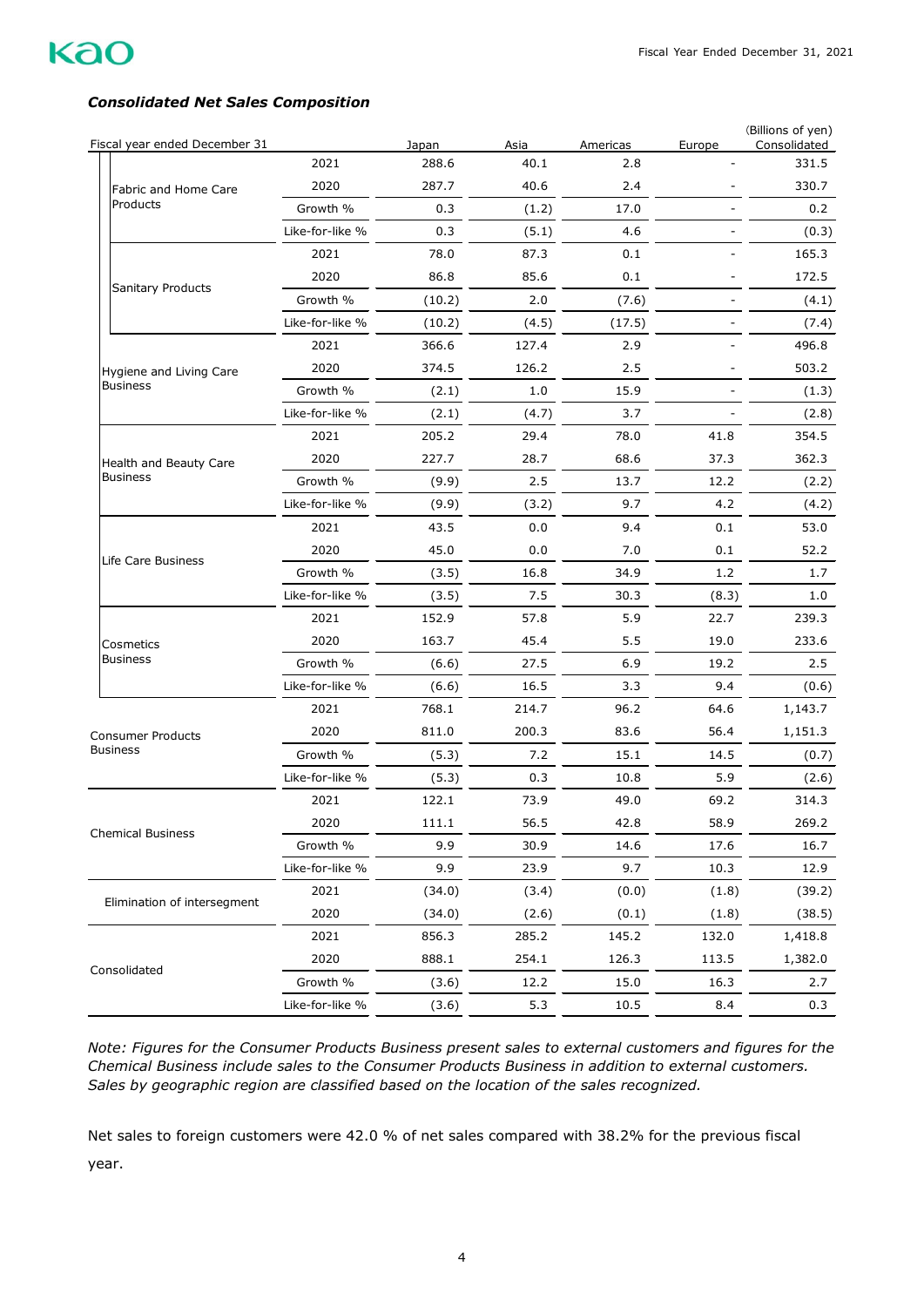

#### **Consumer Products Business**

Sales decreased 0.7% compared with the previous fiscal year to 1,143.7 billion yen. On a like-for-like basis, sales decreased 2.6%.

During fiscal 2021, factors such as changes in consumer preferences and lifestyles, as well as in sales channels, had a major impact on the business environment in various ways due to the continued spread of COVID-19 for the second year. Under these conditions, the Kao Group proactively conducted initiatives including concentrating investment in core brands, promoting digital transformation and stepping up ecommerce. However, the business environment remained severe due to hikes in raw material prices around the world and disruptions in logistics.

As a result, sales in Japan decreased 5.3% to 768.1 billion yen.

In Asia, sales increased 7.2% to 214.7 billion yen. On a like-for-like basis, sales increased 0.3%. In the Americas, sales increased 15.1% to 96.2 billion yen. On a like-for-like basis, sales increased 10.8%. In Europe, sales increased 14.5% to 64.6 billion yen. On a like-for-like basis, sales increased 5.9%.

Operating income decreased 34.6 billion yen compared with the previous fiscal year to 112.6 billion yen.

*Note: The Kao Group's Consumer Products Business consists of the Hygiene and Living Care Business, the Health and Beauty Care Business, the Life Care Business, and the Cosmetics Business.*

#### *Hygiene and Living Care Business*

Sales decreased 1.3% compared with the previous fiscal year to 496.8 billion yen. On a like-for-like basis, sales decreased 2.8%.

The market for fabric care products grew in Japan amid rising awareness of cleanliness due to the COVID-19 pandemic, but competition was fierce for laundry detergents and fabric softeners. By launching an improved version of *Attack* laundry detergent and making a concentrated investment in marketing, the Kao Group improved the brand's image and maintained the top market share.

Home care products in Japan were impacted by the shrinkage of the overall market for hygiene-related products such as kitchen bleach and house cleaning agents in the absence of the special demand that arose in the previous fiscal year, but bathroom cleaners substantially acquired market share with the September 2021 launch of *Bath Magiclean Airjet*, a new product that makes bathtub cleaning easier and quicker. In Asia, in June the Kao Group launched a new *Magiclean* disinfectant for greater strength in the areas of peace of mind and hygiene, and sales were steady, centered on hygiene-related products.

In sanitary products, sales of *Laurier* sanitary napkins were nearly on par with the previous fiscal year. Sales decreased in Japan, where the market shrank as people voluntarily refrained from going outside, but sales and market share grew steadily in China due to stepping up e-commerce and other factors.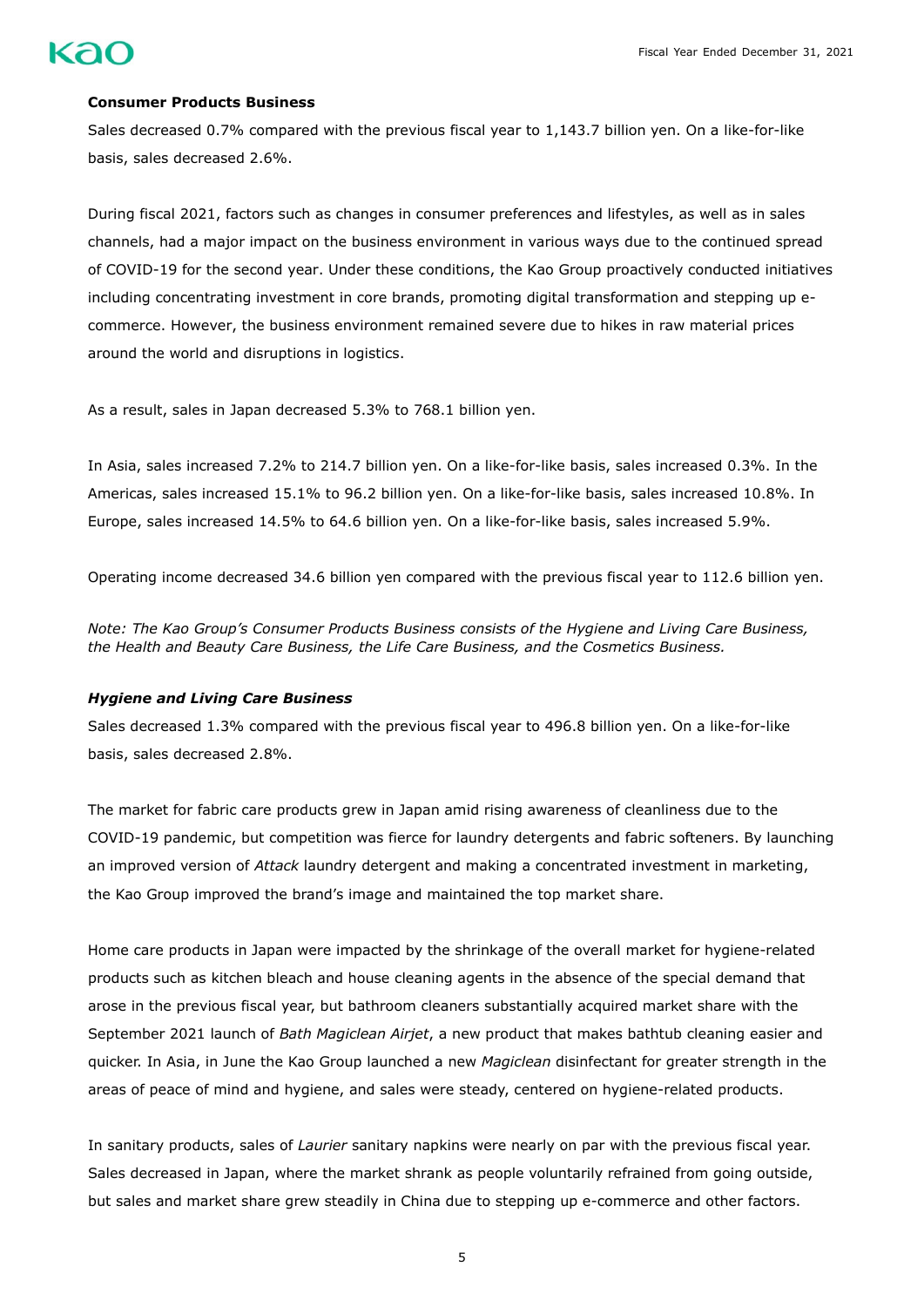Sales of *Merries* baby diapers grew substantially in Indonesia, partly due to the launch of a high-valueadded product in August 2021. In Japan, new premium-priced products performed well. In China, the Kao Group took measures to improve brand value in the first half of the year, launched new products in the rapidly growing super premium market in August, and conducted reforms to revitalize the brand. In addition, the Kao Group changed to a policy of ramping up local production to quickly and effectively respond to changes in consumer needs and the business environment in China. As a result, the Kao Group recorded a 4.5 billion yen impairment loss on production equipment in Japan.

Operating income was 51.8 billion yen, a decrease of 27.8 billion yen from the previous fiscal year due to factors including additional costs associated with hikes in raw material prices and the absence of the special demand that arose in the previous year, as well as the impairment loss.

## *Health and Beauty Care Business*

Sales decreased 2.2% compared with the previous fiscal year to 354.5 billion yen. On a like-for-like basis, sales decreased 4.2%.

Sales of skin care products decreased in Japan due to substantial shrinkage of the market for hand soap and hand sanitizer, which expanded rapidly in the previous fiscal year, but market share in these two product categories grew significantly compared with fiscal 2019, before the COVID-19 pandemic. In addition, UV care and other seasonal products were significantly impacted by people voluntarily refraining from going outside and inclement weather in Japan and Asia. In the Americas, amid a recovery trend in the market due to policies to manage both COVID-19 countermeasures and the economy, the Kao Group made new offerings targeting the increased opportunities to go out, but sales fell slightly short of the previous fiscal year.

In hair care products, the Kao Group worked to revitalize the market by launching new products for the mass market in Japan, but sales decreased as it was unable to sufficiently differentiate its products. Sales of products for hair salons grew substantially. In the Americas, the *Oribe* brand for high-end hair salons performed strongly in the e-commerce channel. In Europe, the market gradually recovered.

Sales of personal health products remained at nearly the same level as the previous fiscal year as strong sales of bath additives in Japan due to demand from people staying home offset a negative impact on sales of the decline in inbound demand.

Operating income decreased 10.8 billion yen compared with the previous fiscal year to 49.7 billion yen due to factors including the decrease in sales caused by the absence of the special demand that arose in Japan in the previous fiscal year and inclement weather.

## *Life Care Business*

Sales increased 1.7% compared with the previous fiscal year to 53.0 billion yen. On a like-for-like basis,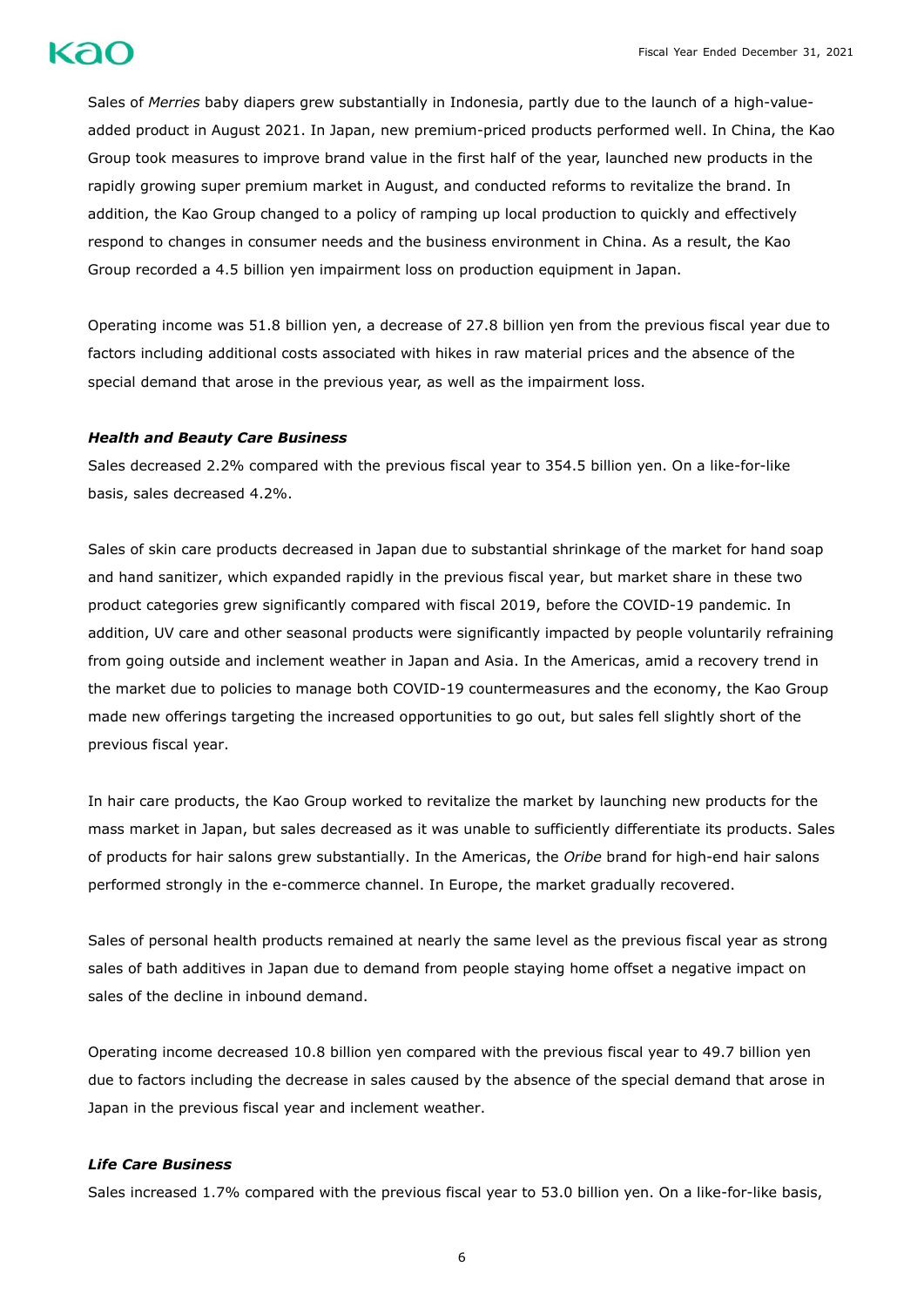

sales increased 1.0%.

Despite ongoing demand for hand sanitizers and other products at medical facilities, restaurants and other establishments with a particular need for hygiene management and infectious disease countermeasures, sales of commercial-use hygiene products decreased in Japan due to the significant impact of restrictions on going out and on mobility, and requests to restaurants and other establishments for temporary closure or shortened operating hours. Sales increased substantially in the Americas due to an increase in volume handled for customers and a business upturn at customer industries.

In health drinks, sales of *Healthya* products, which are foods for specified health uses, decreased due to market shrinkage caused by repeated extensions of the state of emergency in Japan, among other factors, despite growth in sales in the e-commerce channel backed by demand from people staying home.

Operating income decreased 1.1 billion yen compared with the previous fiscal year to 3.6 billion yen.

## *Cosmetics Business*

Sales increased 2.5% compared with the previous fiscal year to 239.3 billion yen. On a like-for-like basis, sales decreased 0.6%.

In Japan, the Kao Group focused on building bonds between customers and brands, including online counseling and the start of in-house e-commerce operations, as it vigorously promoted structural reforms. The Kao Group created hit products including *KATE*, which captured top market share for makeup brands, arising from new offerings for lifestyles in which the COVID-19 pandemic has made mask-wearing a common practice and various measures using digital technology. However, sales were significantly impacted by the delay in market recovery due to the disappearance of inbound demand and repeated declarations of a state of emergency, among other factors. In Asia, in addition to continuing strong sales in China, mainly through the e-commerce channel, of *freeplus*, which is hypoallergenic and contains Japanese and Chinese botanical extracts, and *Curél*, a derma care brand, the Kao Group began a full-scale rollout of its prestige cosmetics, including the start of duty-free sales on Hainan Island. In Europe, sales of the *Molton Brown* and *SENSAI* brands grew substantially as a result of promoting Online Merges with Offline (OMO).

Operating income increased 5.1 billion yen compared with the previous fiscal year to 7.5 billion yen.

### **Chemical Business**

Sales increased 16.7% compared with the previous fiscal year to 314.3 billion yen. On a like-for-like basis, sales increased 12.9%. The Kao Group benefited from recovery in customer industries, and sales of fat and oil derivative products and other products were firm.

7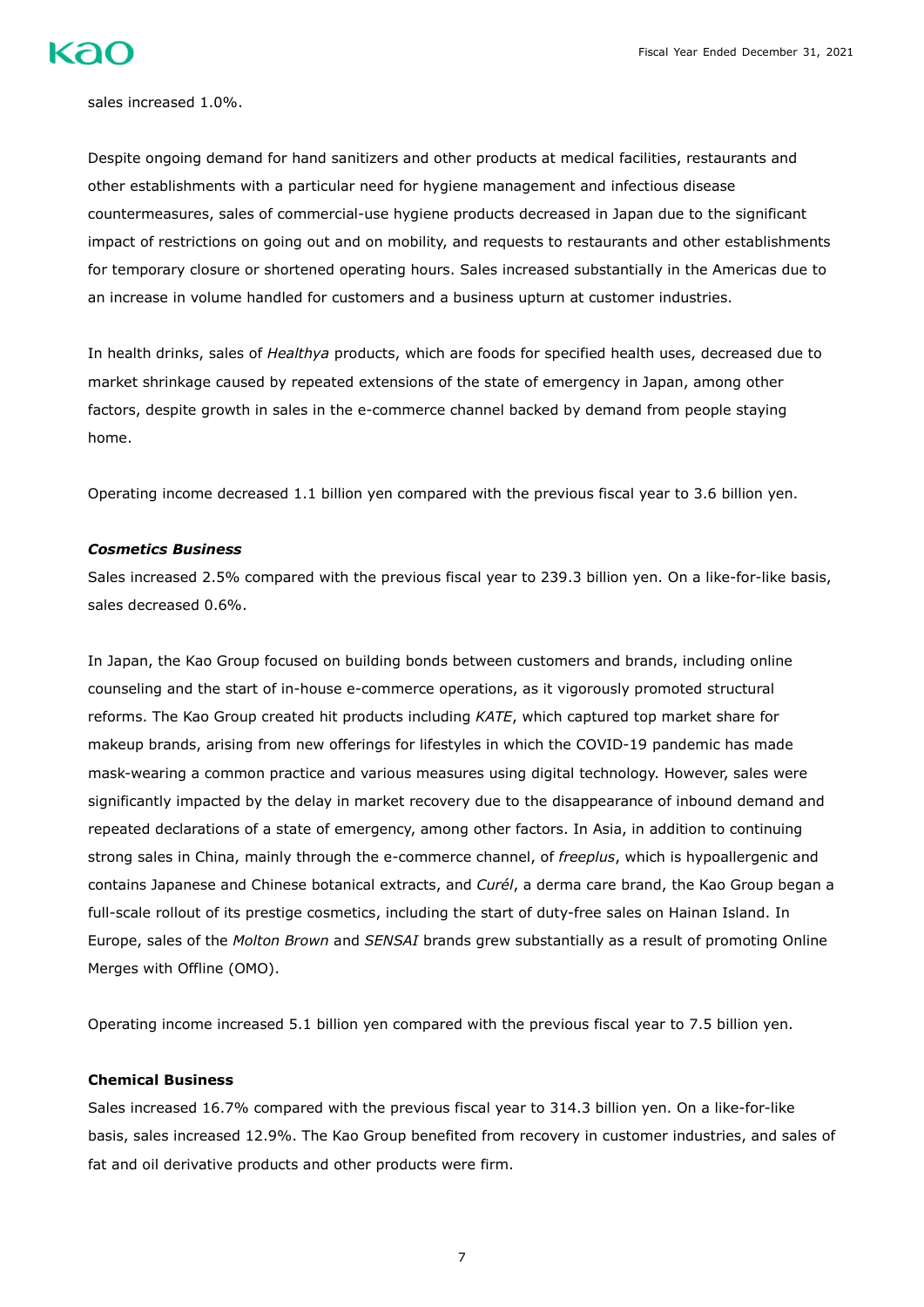

Sales of oleo chemicals grew due to firm sales of fat and oil derivative products for disinfection, cleaning and other applications and ongoing efforts to adjust selling prices in line with higher prices for natural fats and oils. Sales of performance chemicals grew as a result of capturing the trend toward a recovery in demand in automobile-related and other fields, as well as adjusting selling prices in line with higher raw material prices. The Kao Group also proactively rolled out products with an ESG perspective, including highly durable asphalt modifier made from waste PET. In specialty chemicals, toner and toner binder were on a recovery track from the previous fiscal year's decrease in demand, and sales of semiconductorrelated products were firm.

Operating income increased 1.9 billion yen compared with the previous fiscal year to 29.6 billion yen.

(Remainder of page intentionally left blank.)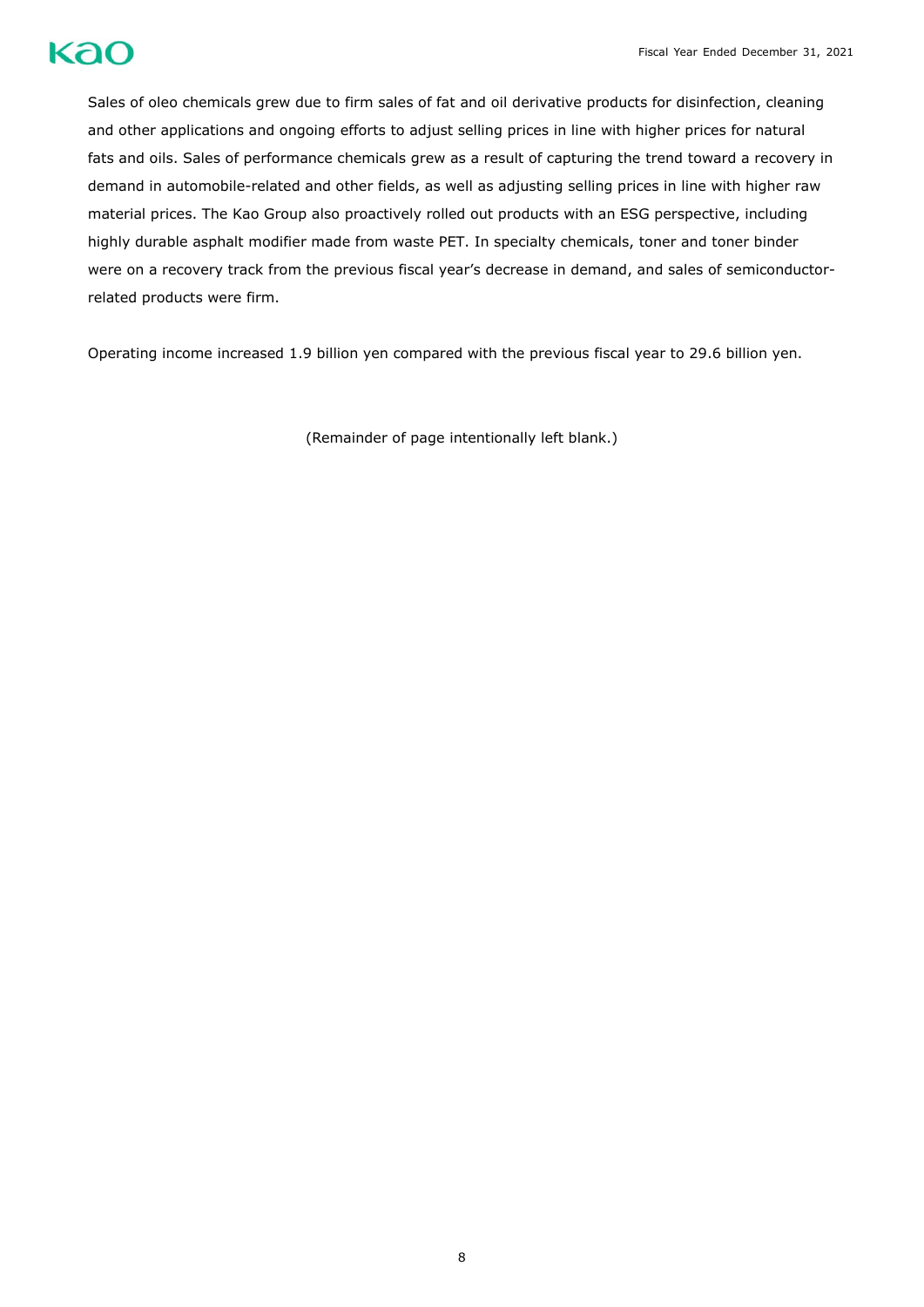

## **Forecast for the Fiscal Year Ending December 31, 2022**

(Billions of yen, except operating margin and per share amounts)

|                                                 | 2022    | 2021    | Growth              |
|-------------------------------------------------|---------|---------|---------------------|
| Net sales                                       | 1,490.0 | 1,418.8 | 5.0%                |
|                                                 |         |         | Like-for-like: 5.4% |
| Operating income                                | 160.0   | 143.5   | 11.5%               |
| Operating margin (%)                            | 10.7    | 10.1    |                     |
| Income before income taxes                      | 160.0   | 150.0   | 6.7%                |
| Net income attributable to owners of the parent | 117.0   | 109.6   | 6.7%                |
| Basic earnings per share (Yen)                  | 246.90  | 230.59  | $7.1\%$             |

*\*In this table and hereafter, like-for-like growth rates exclude changes due to the effect of currency translation of local currencies into Japanese yen.*

### **1) Forecast of Overall Business Results for the Fiscal Year Ending December 31, 2022**

The Kao Group has launched the Kao Group Mid-term Plan "K25" (hereafter, "K25") covering the five years from 2021 to 2025, and the fiscal year ending December 31, 2022 will be its second year.

As countries aim to achieve a balance between their infectious disease countermeasures and their economies, the Kao Group assumes that the pandemic will continue to have a significant impact on the business environment. In Japan, which is the Kao Group's main market, recovery of inbound demand and consumption both lack vigor, and hikes in raw material prices and the competitive environment are expected to become more severe. The situation outside Japan is unpredictable.

The Kao Group will work to minimize the impact of hikes in raw material prices, which is one of its concerns, by shifting to high-value-added products, raising prices of some products and making more efficient use of sales promotion expenses, in addition to further strengthening its Total Cost Reduction (TCR) activities. In response to intense market competition, the Kao Group will begin a drastic portfolio reform of "Reborn Kao" businesses by innovating its existing categories for a high-profit core business. The Kao Group will overhaul its approach to brand management and make strategic investments for a decisive competitive advantage. At the same time, the Kao Group will divest and combine brands while ramping up its digital transformation (DX) to create number-one brands.

For "Another Kao" businesses, which differ from the conventional Kao style, the Kao Group will begin collaborating with partners in the core digital life platform business area. In addition, by promoting the public use and commercialization of its mosquito repellent, among other initiatives, it will build a foundation for growth to come.

The Kao Group will continue taking on bold challenges while maintaining "*Integrity as the only choice*"\* in order to achieve K25.

\* Integrity as the only choice *is one of the values of the Kao Way, the corporate philosophy of the Kao*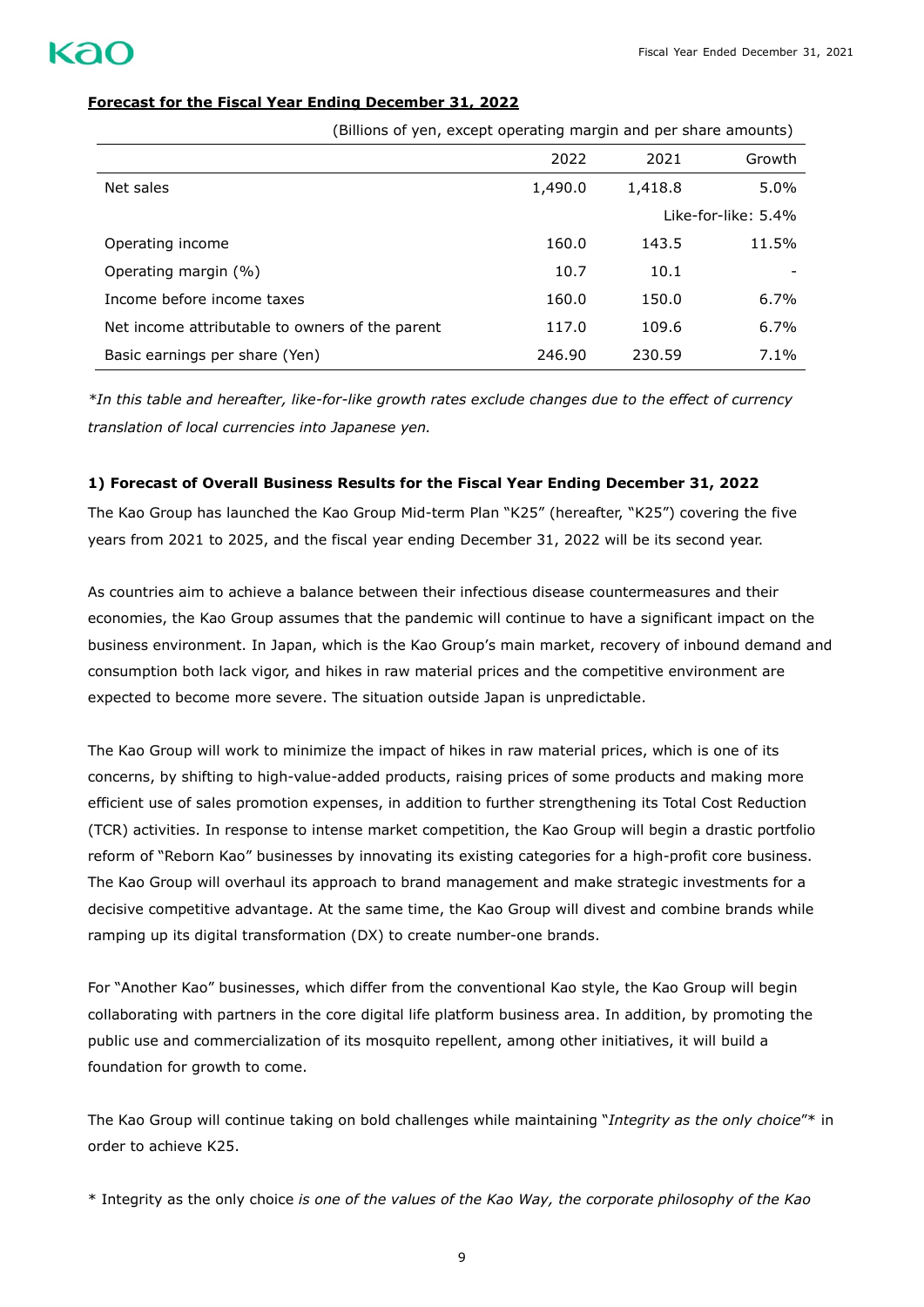

#### *Group.*

In light of these circumstances, the Kao Group forecasts the following business results for the fiscal year ending December 31, 2022.

The Kao Group forecasts a 5.0% year-on-year increase in net sales to 1,490.0 billion yen (a 5.4% increase on a like-for-like basis), an 11.5% increase in operating income to 160.0 billion yen, an operating margin of 10.7%, a 6.7% increase in income before income taxes to 160.0 billion yen, a 6.7% increase in net income attributable to owners of the parent to 117.0 billion yen, and a 7.1% increase in basic earnings per share to 246.90 yen.

The Kao Group will increase Economic Value Added (EVA) by making full use of its assets to manage invested capital more efficiently, together with an increase in net operating profit after tax (NOPAT).

#### **2) Forecast by Segment for the Fiscal Year Ending December 31, 2022**

The **Hygiene and Living Care Business** provides fabric care, home care and sanitary products that support people's daily lives and society and help make lifestyles more comfortable. As new lifestyles take hold during the COVID-19 pandemic, the business will help consumers lead comfortable lives in their own unique styles by offering advanced cleanliness and hygiene value so that everyone can spend time at or away from home with peace of mind. In addition to investing decisively in marketing, the business will work to enhance products that meet hygiene needs in Japan and elsewhere in Asia.

As a result of the above measures, the Kao Group forecasts that sales in this business will increase 4.3% year on year on a like-for-like basis to 517.0 billion yen.

The **Health and Beauty Care Business** provides skin care, hair care and personal health products offering value unique to Kao with a thorough understanding of the entire human body, under the theme of contributing to health, beauty, cleanliness and hygiene. In addition to being useful for the hygiene habits and healthy lifestyles that have arisen due to the COVID-19 pandemic, the business will help to support active lives in the post-COVID era by realizing positive lifestyles with peace of mind. As it ramps up offerings using digital technology and e-commerce, the business will conduct product development and manufacturing with an eye toward a global rollout. It will also work for selection and concentration by combining and abolishing brands.

As a result of the above measures, the Kao Group forecasts that sales in this business will increase 5.3% year on year on a like-for-like basis to 372.0 billion yen.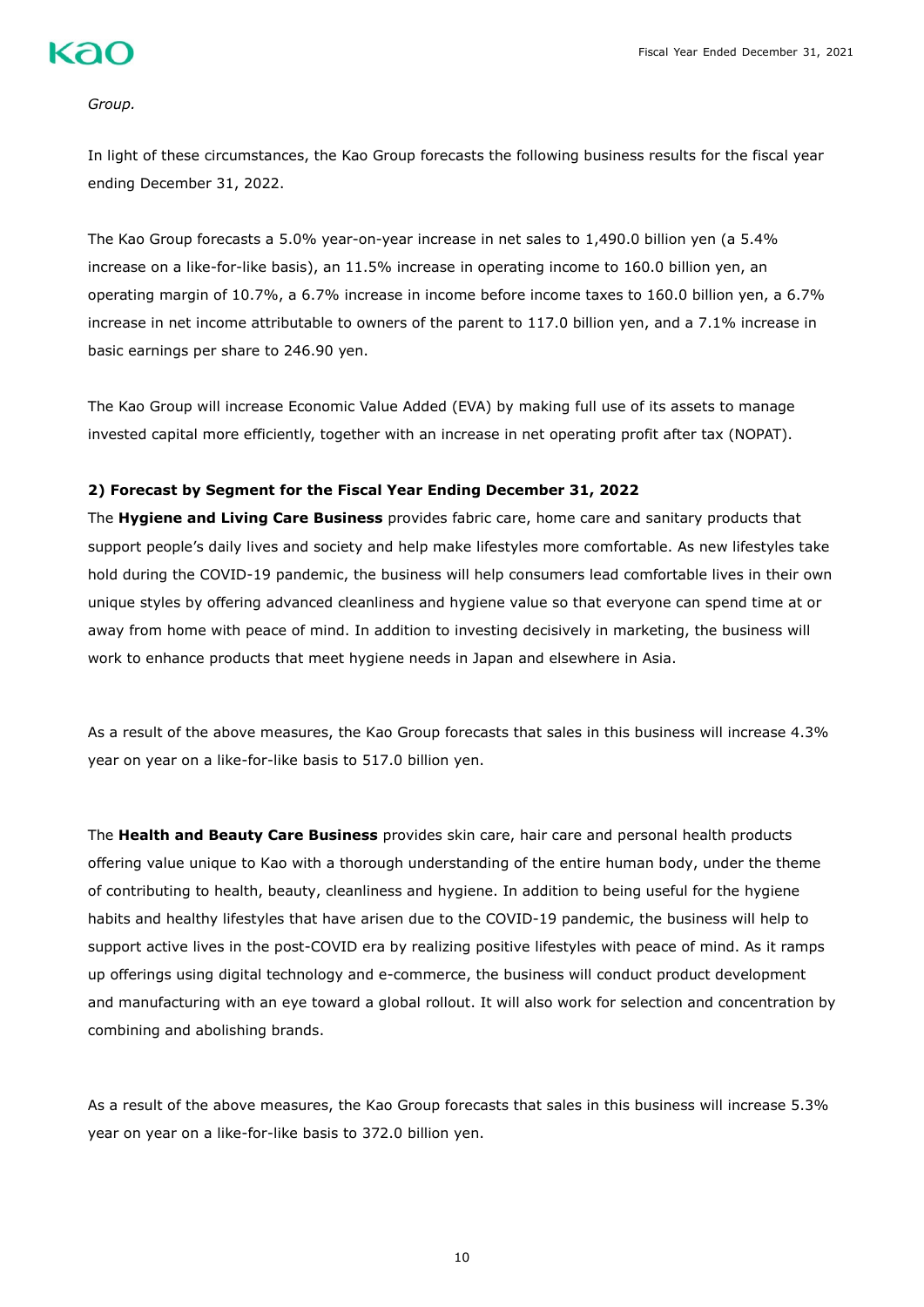The **Life Care Business** promotes new businesses that save lives by making full use of the fundamental technologies that have underpinned Kao. The business will strengthen commercial-use hygiene products, offering products and services that utilize cleaning, antibacterial, deodorizing and other technologies to corporate customers such as restaurants and others in the food service industry, medical and nursing care facilities, and hotels. It has accumulated numerous assets from existing businesses such as food for specified health uses and food with function claims in connection with people's rising health consciousness in the age of the 100-year lifespan. The business will also help to resolve compelling social issues related to infection prevention and healthy lifespans by utilizing essential cleaning and hygiene technologies.

As a result of the above measures, the Kao Group forecasts that sales in this business will increase 5.8% year on year on a like-for-like basis to 56.0 billion yen.

The **Cosmetics Business** will continue to provide "hope" and "Kirei"\* to customers through solid science and abundant sensitivity attuned to each person's beauty and individuality. Premised on living in a world with COVID-19, the business will make proactive lifestyle offerings for the "new normal" and transform into a customer retention business model that creates bonds with customers through the promotion of DX globally. In addition, the business will selectively reinforce its growing business in China and conduct structural reforms that encompass the makeup business and optimization of fixed costs in Japan.

*\* The Japanese word* kirei *describes something that is clean, well-ordered, and beautiful all at once. For Kao, this concept of* Kirei *not only describes appearance, but also attitude—a desire to create beauty for oneself, for other people, and for the natural world around us. At Kao,* Kirei *is the value we want to bring to everyday life through our brands, products, technologies, solutions, and services—now and in the future.*

As a result of the above measures, the Kao Group forecasts that sales in this business will increase 11.9% year on year on a like-for-like basis to 266.0 billion yen.

The **Chemical Business** will strive to generate social impact by resolving various issues aimed at helping to create the future of industry and a sustainable society. With its unique technologies, the business will provide solutions to environmental and social issues and continue to work to develop high-value-added products.

As a result of the above measures, the Kao Group forecasts that sales in this business will increase 3.0% year on year on a like-for-like basis to 323.0 billion yen.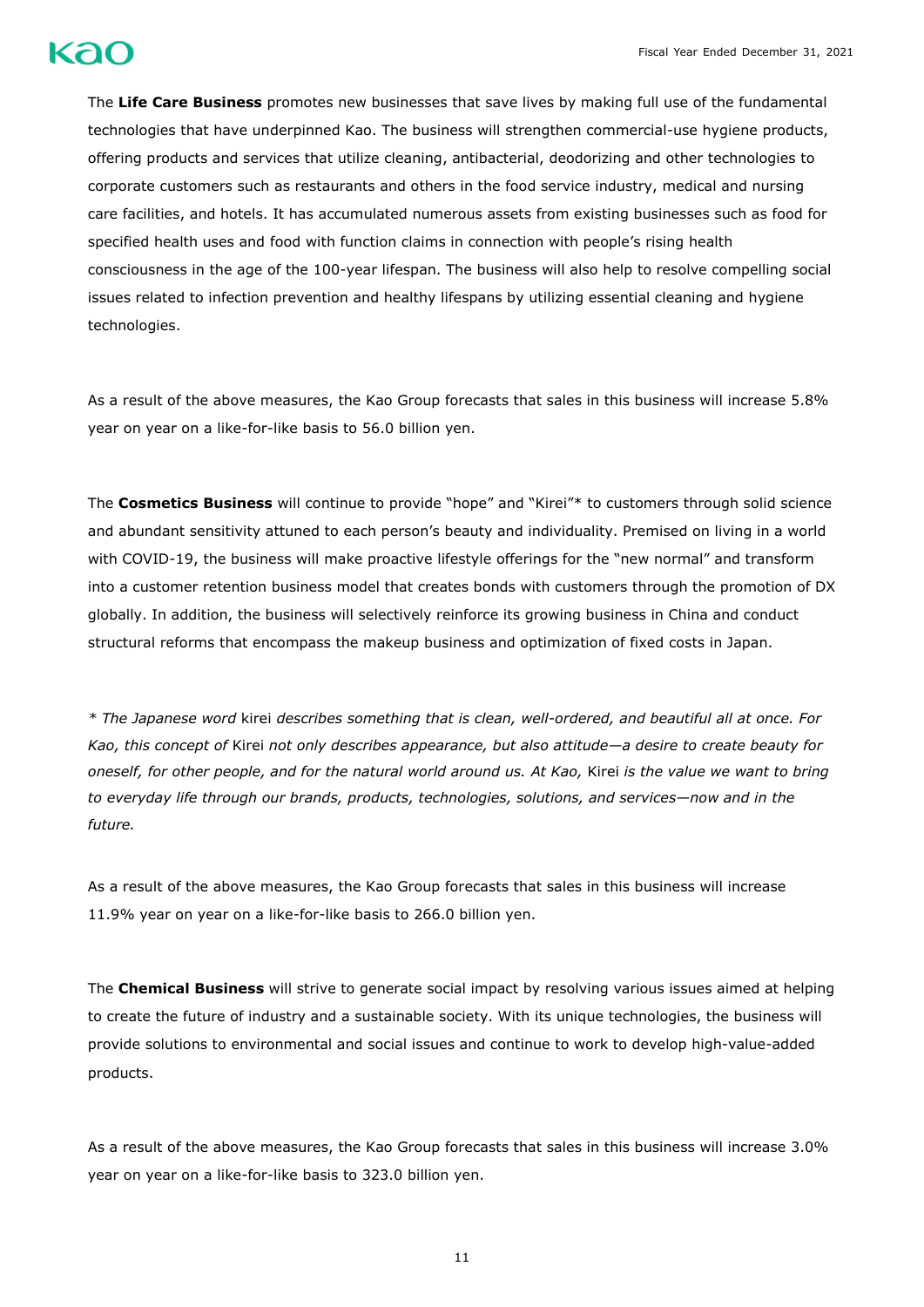## **3) Underlying Assumptions of the Forecast for the Fiscal Year Ending December 31, 2022**

The above forecast was made assuming translation rates of one U.S. dollar to 110 yen, one euro to 129 yen and one Chinese yuan to 17 yen.

Please note that although there is potential for volatility in prices of natural fats and oils and petrochemicals, assumptions for prices are based on information currently available to the Kao Group.

(Remainder of page intentionally left blank.)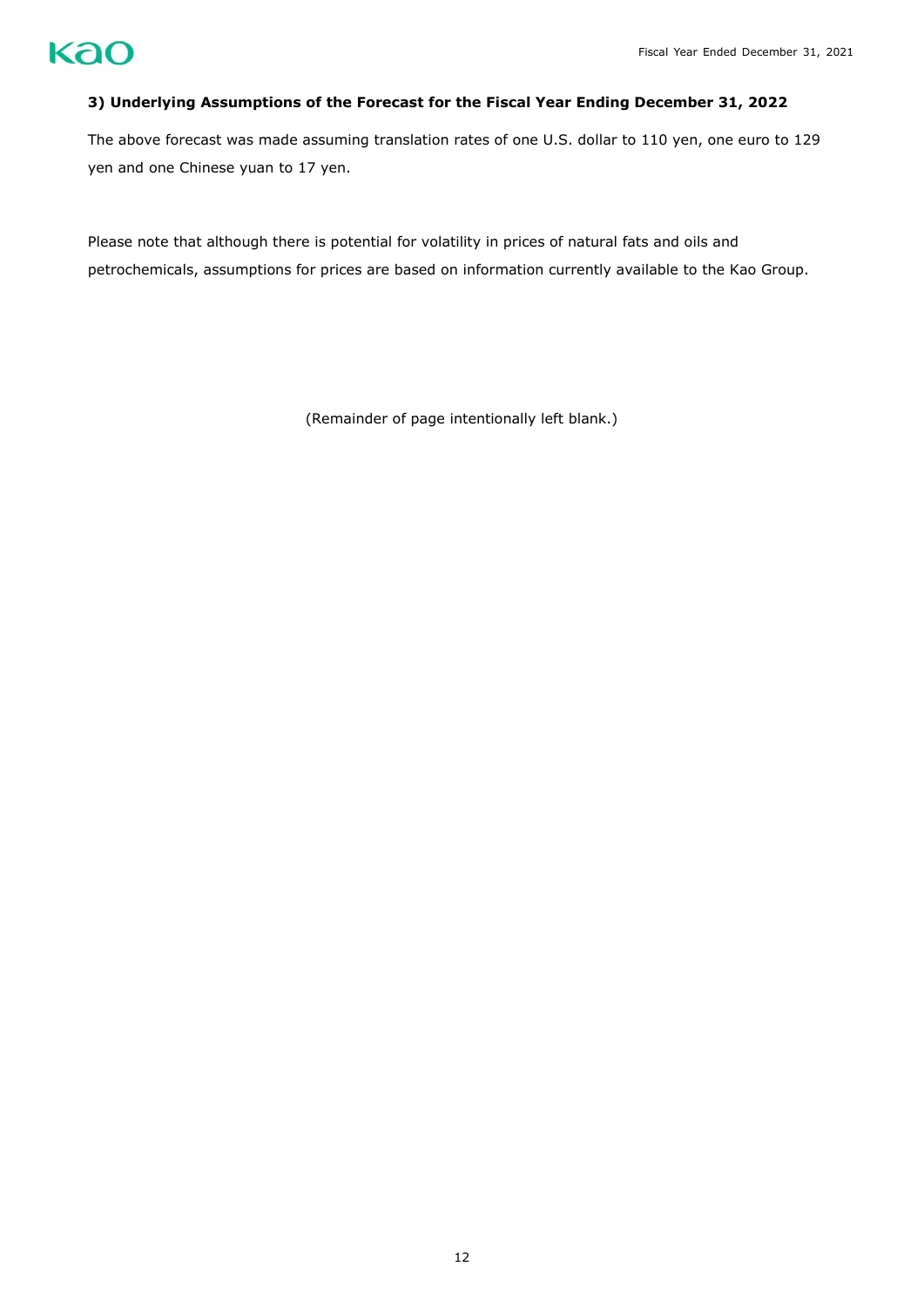### **(2) Summary of Financial Position**

## **Summary of Assets, Liabilities, Equity and Cash Flows**

# **1) Summary of Assets, Liabilities, Equity and Cash Flows for the Fiscal Year Ended December 31, 2021**

#### **Consolidated Financial Position**

|                                                      | (Billions of yen, except per share amounts) |              |                |  |  |
|------------------------------------------------------|---------------------------------------------|--------------|----------------|--|--|
|                                                      | December 31,                                | December 31, |                |  |  |
|                                                      | 2021                                        | 2020         | Incr. / (Dcr.) |  |  |
| Total assets                                         | 1,704.0                                     | 1,665.6      | 38.4           |  |  |
| <b>Total liabilities</b>                             | 720.1                                       | 727.4        | (7.3)          |  |  |
| Total equity                                         | 983.9                                       | 938.2        | 45.7           |  |  |
| Ratio of equity attributable to owners of the parent | 56.6%                                       | 55.5%        |                |  |  |
| to total assets                                      |                                             |              |                |  |  |
| Equity attributable to owners of the parent per      |                                             |              | 116.10         |  |  |
| share (Yen)                                          | 2,036.66                                    | 1,920.56     |                |  |  |
| Bonds and borrowings                                 | 127.7                                       | 127.7        | 0.0            |  |  |

## **Consolidated Cash Flows**

|                                          |         |        | (Billions of yen) |
|------------------------------------------|---------|--------|-------------------|
|                                          | 2021    | 2020   | Incr./(Dcr.)      |
| Net cash flows from operating activities | 175.5   | 214.7  | (39.2)            |
| Net cash flows from investing activities | (67.2)  | (61.9) | (5.3)             |
| Net cash flows from financing activities | (141.6) | (87.1) | (54.5)            |
|                                          |         |        |                   |
| Adjusted free cash flows*                | 86.3    | 131.2  | 44.8)             |

\**Adjusted free cash flow is the sum of net cash flows from operating activities and net cash flows from investing activities less depreciation of right-of-use assets and other expenses.*

Total assets increased 38.4 billion yen from December 31, 2020 to 1,704.0 billion yen. The principal increases in assets were a 30.4 billion yen increase in inventories and a 16.1 billion yen increase in trade and other receivables. The principal decrease in assets was a 17.1 billion decrease in cash and cash equivalents.

Total liabilities decreased 7.3 billion yen from December 31, 2020 to 720.1 billion yen. The principal increase in liabilities was a 13.2 billion yen increase in trade and other payables and the principal decrease in liabilities was a 22.0 billion yen decrease in retirement benefit liabilities.

Total equity increased 45.7 billion yen from December 31, 2020 to 983.9 billion yen. The principal increases in equity were net income totaling 111.4 billion yen, exchange differences on translation of foreign operations totaling 40.9 billion yen and remeasurements of defined benefit plans totaling 11.7 billion yen. The principal decreases in equity were dividends totaling 68.6 billion yen and purchase of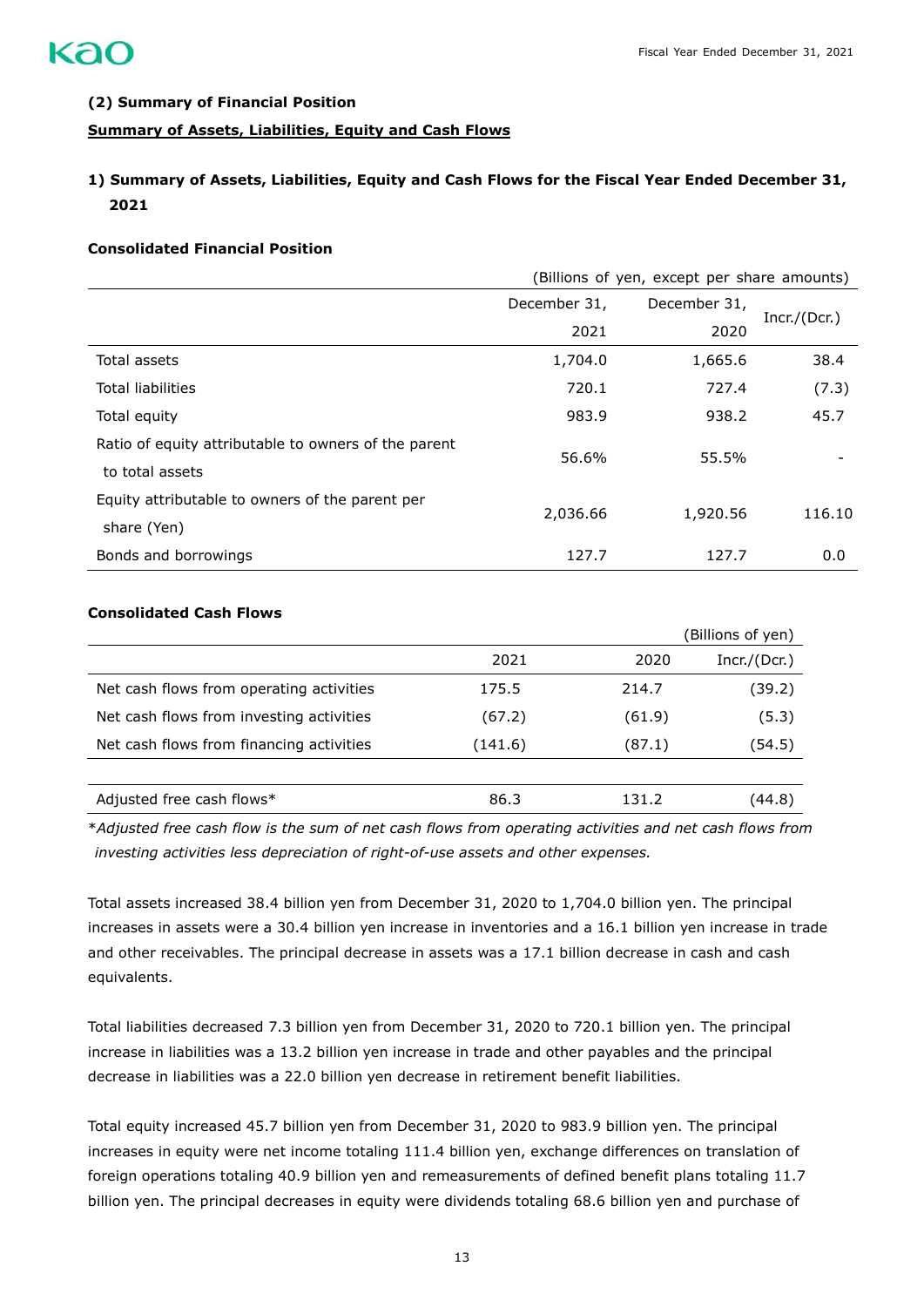treasury shares totaling 50.0 billion yen pursuant to a resolution of the Board of Directors at a meeting held on February 3, 2021. In addition, the Company retired 7 million treasury shares on June 23, 2021.

The ratio of equity attributable to owners of the parent to total assets was 56.6% compared with 55.5% at December 31, 2020. Return on equity was 11.6%.

Net cash flows from operating activities totaled 175.5 billion yen. The principal increases in net cash were income before income taxes of 150.0 billion yen and depreciation and amortization of 87.3 billion yen. The principal decreases in net cash were income taxes paid of 45.9 billion yen, a 22.8 billion yen decrease in retirement benefit liabilities and a 20.5 billion yen increase in inventories.

Net cash flows from investing activities totaled negative 67.2 billion yen. This primarily consisted of purchase of property, plant and equipment of 60.0 billion yen for capacity expansion at production bases in Japan and proactive capital investments in Asia, where growth is notable, and purchase of intangible assets totaling 11.6 billion yen.

Net cash flows from financing activities totaled negative 141.6 billion yen. The Company emphasizes steady and continuous dividends and flexibly repurchases and retires treasury shares to improve capital efficiency from the perspective of EVA. During fiscal 2021, this primarily consisted of 68.7 billion yen for dividends paid to owners of the parent and non-controlling interests, purchase of treasury shares totaling 50.0 billion yen pursuant to a resolution of the Board of Directors at a meeting held on February 3, 2021, and 21.3 billion yen in repayments of lease liabilities. The Company repaid 10.0 billion yen in borrowings in March 2021 and borrowed the same amount to maintain an appropriate cost of capital ratio and to reinforce its financial base for growth investments. The Company also repaid 20.0 billion yen in borrowings in September and borrowed the same amount for the same purposes using positive impact finance that features the disclosure of information on the degree of contribution to achieving the SDGs and other benchmarks as an evaluation index.

Adjusted free cash flow was 86.3 billion yen.

The balance of cash and cash equivalents at December 31, 2021 decreased 17.1 billion yen compared with December 31, 2020 to 336.1 billion yen, including the effect of exchange rate changes.

# **2) Forecast of Assets, Liabilities, Equity and Cash Flows for the Fiscal Year Ending December 31, 2022**

Net cash flows from operating activities are forecast to be approximately 200.0 billion yen, due in part to an increase in income. This amount includes the effect of the adoption of IFRS 16 "Leases" in fiscal 2019. Excluding this factor, net cash flows from operating activities are expected to be approximately 180.0 billion yen.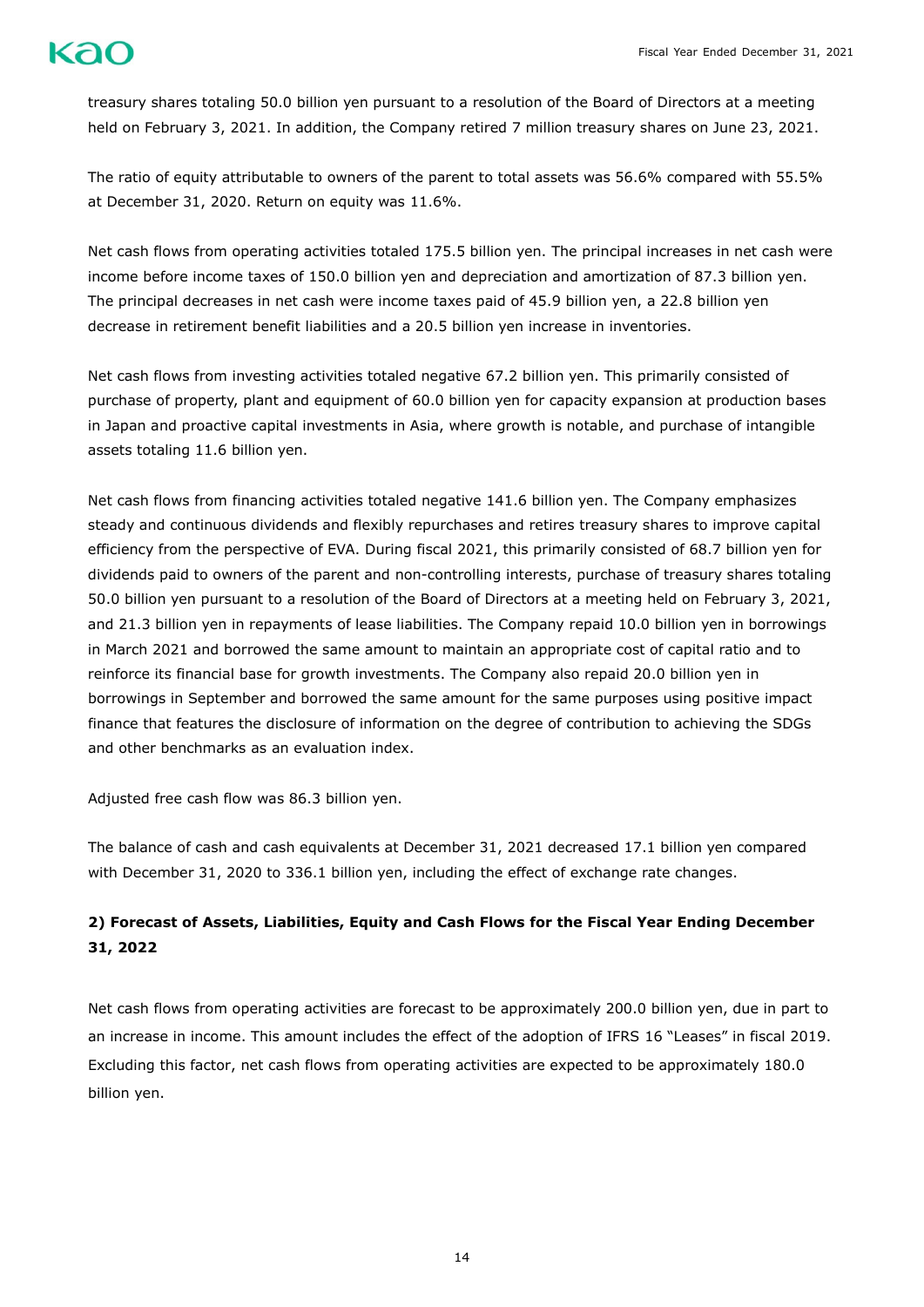

Net cash flows from investing activities are forecast to be approximately 100.0 billion yen due to scheduled proactive investments for further growth encompassing enhancement and rationalization of production capacity, greater distribution efficiency and other purposes.

In net cash flows from financing activities, the Kao Group expects to pay cash dividends, among other expenditures.

As a result of the above, the balance of cash and cash equivalents as of December 31, 2022 is forecast to be approximately 350.0 billion yen, an increase of approximately 10.0 billion yen from a year earlier.

## **(3) Basic Policies regarding Distribution of Profits and Dividends for the Fiscal Years Ended**

## **December 31, 2021 and Ending December 31, 2022**

The Kao Group uses Economic Value Added (EVA) as its principal management metric and clearly sets the uses of its steadily generated cash flow as shown below from that viewpoint. Shareholder returns are one such use, and they are implemented after considering future demand for funds and the situation in financial markets.

Use of cash flow:

- Investment for future development (capital expenditures, M&A, etc.)
- Steady and continuous dividends (40% payout ratio target)
- Share repurchases

In accordance with these policies, the Company plans to pay a year-end dividend for fiscal 2021 of 72.00 yen per share, an increase of 2 yen per share compared with the previous fiscal year. Consequently, annual cash dividends will increase 4 yen per share compared with the previous fiscal year, resulting in a total of 144 yen per share. The consolidated payout ratio will be 62.4%.

For fiscal 2022, the Company plans to pay total cash dividends of 148 yen per share (59.9% payout ratio), an increase of 4 yen per share compared with the previous fiscal year. This plan is in accordance with the Company's basic policies regarding distribution of profits, and free cash flow and other factors have also been taken into consideration. As a result, the Company is aiming for its 33rd consecutive fiscal year of increases in dividends.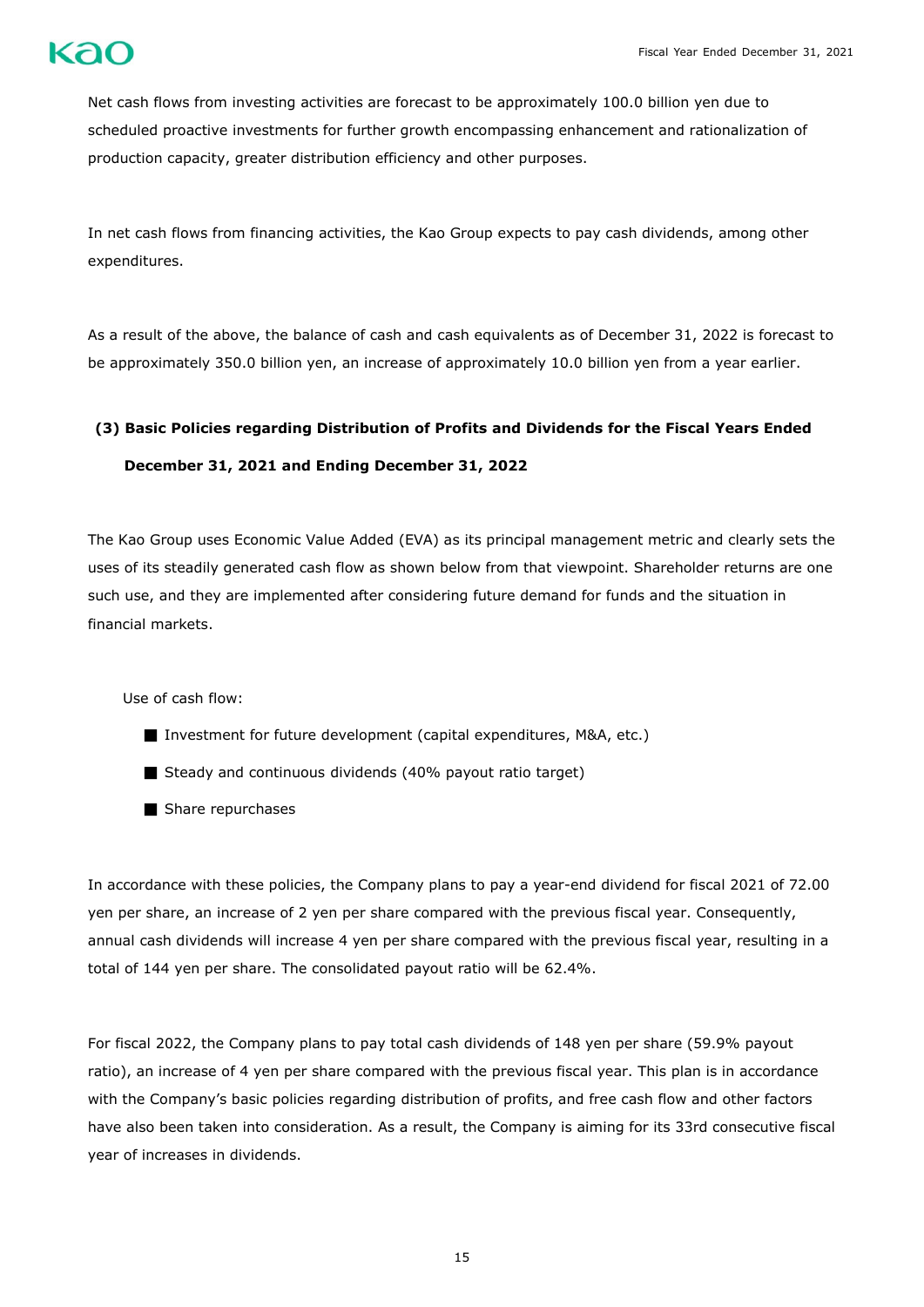

# **2. Basic Approach to Selection of Accounting Standards**

Having decided that unifying accounting standards within the Kao Group will contribute to improving the quality of its business management, the Kao Group has voluntarily adopted International Financial Reporting Standards (IFRS) from fiscal 2016. This enables management based on standardized procedures and information for each Group company and business, and the Kao Group intends to reinforce its management foundation in order to enhance its corporate value as a global company. The Kao Group also believes that the application of IFRS will facilitate the international comparability of its financial statements in capital markets.

(Remainder of page intentionally left blank.)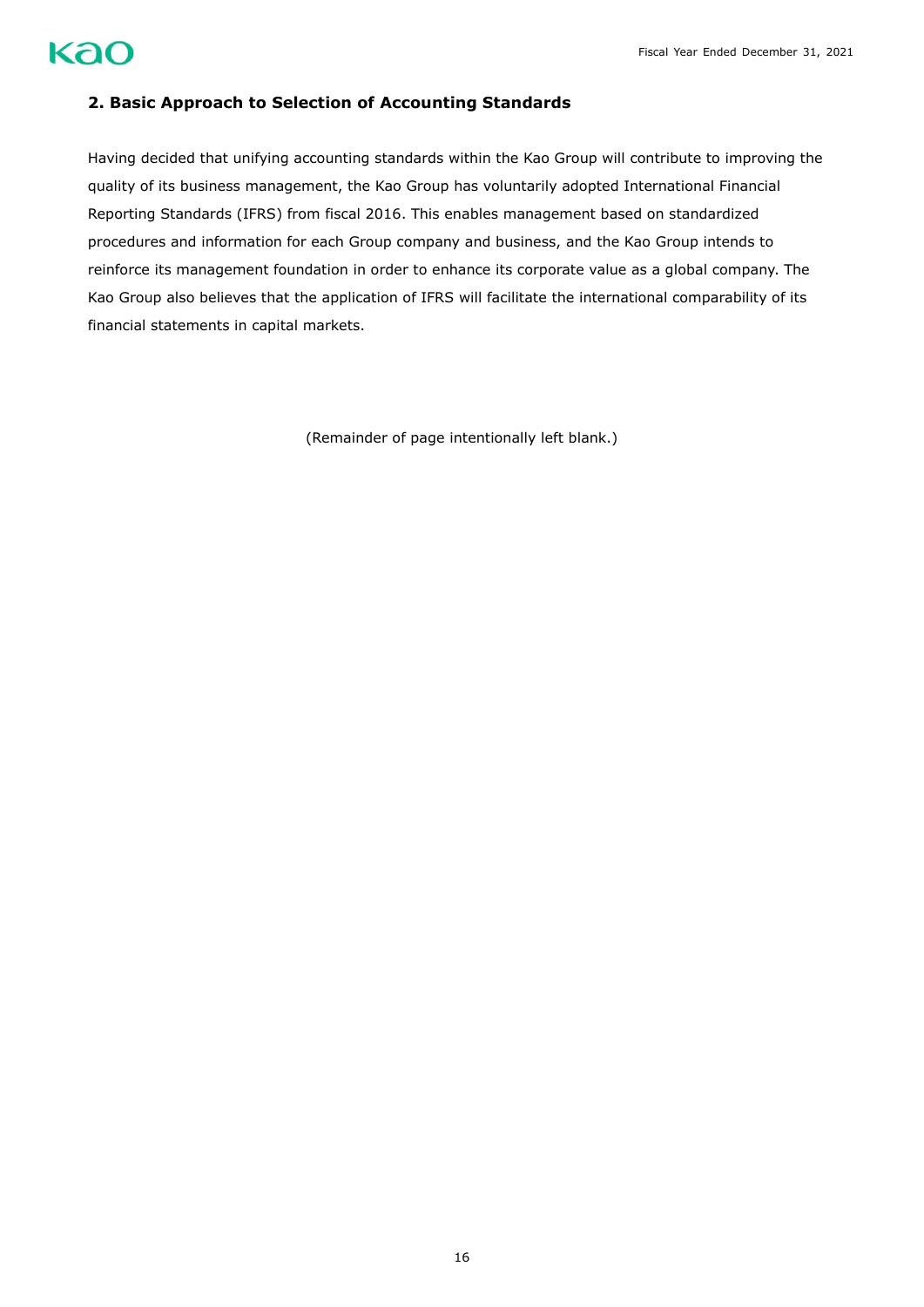

# **Consolidated Statement of Financial Position**

|                                     | December 31, 2021 | December 31, 2020 | Change    |
|-------------------------------------|-------------------|-------------------|-----------|
| Assets                              |                   |                   |           |
| Current assets                      |                   |                   |           |
| Cash and cash equivalents           | 336,069           | 353,176           | (17, 107) |
| Trade and other receivables         | 216,209           | 200,087           | 16,122    |
| Inventories                         | 228,070           | 197,641           | 30,429    |
| Other financial assets              | 6,094             | 7,257             | (1, 163)  |
| Income tax receivables              | 2,508             | 2,085             | 423       |
| Other current assets                | 20,842            | 18,150            | 2,692     |
| Total current assets                | 809,792           | 778,396           | 31,396    |
| Non-current assets                  |                   |                   |           |
| Property, plant and equipment       | 428,609           | 430,914           | (2,305)   |
| Right-of-use assets                 | 144,057           | 149,543           | (5, 486)  |
| Goodwill                            | 183,498           | 177,031           | 6,467     |
| Intangible assets                   | 52,636            | 48,256            | 4,380     |
| Investments accounted for using the |                   |                   |           |
| equity method                       | 10,050            | 8,657             | 1,393     |
| Other financial assets              | 23,588            | 23,608            | (20)      |
| Deferred tax assets                 | 41,348            | 42,274            | (926)     |
| Other non-current assets            | 10,429            | 6,937             | 3,492     |
| Total non-current assets            | 894,215           | 887,220           | 6,995     |
| <b>Total assets</b>                 | 1,704,007         | 1,665,616         | 38,391    |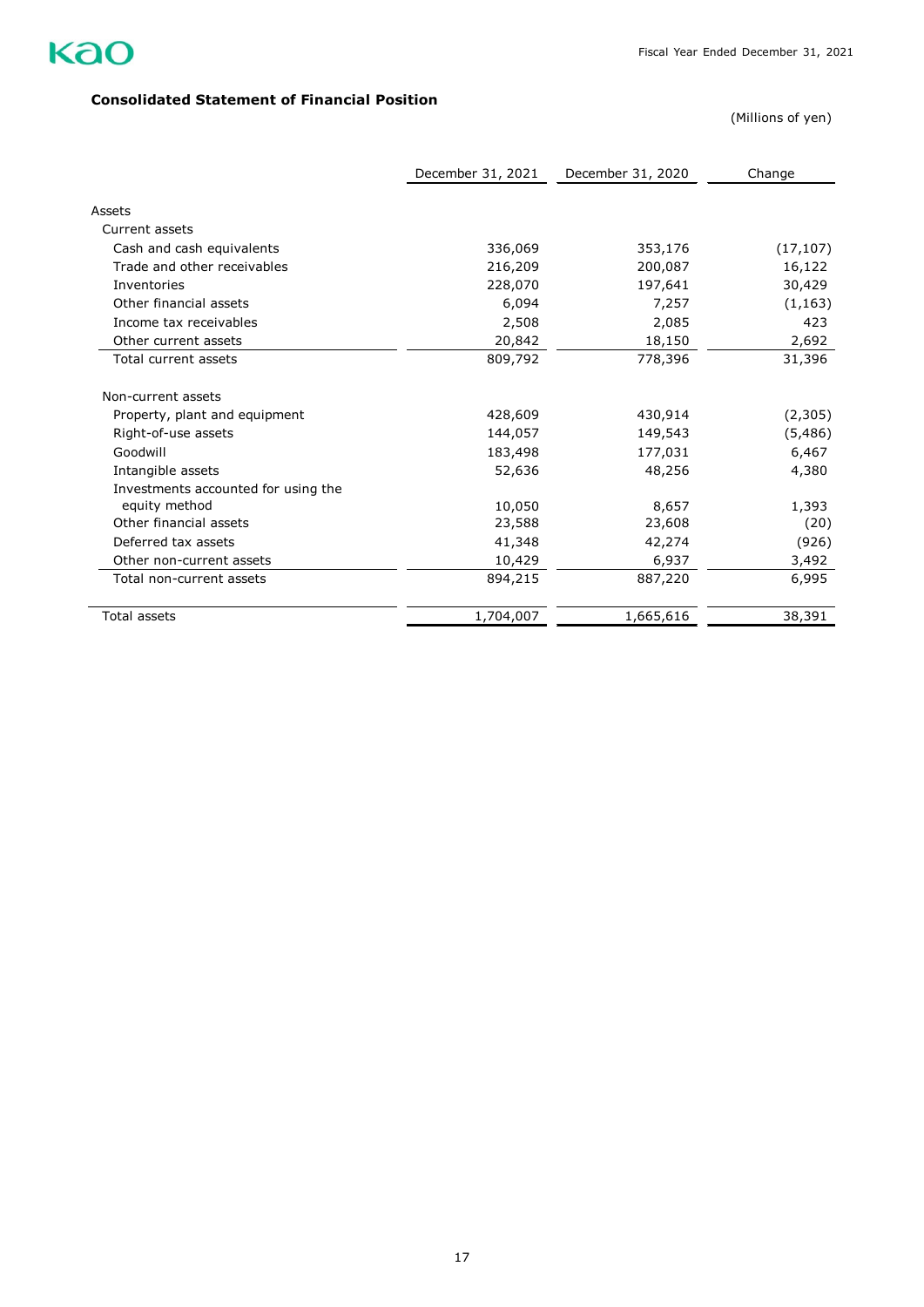

|                                             | December 31, 2021 | December 31, 2020 | Change    |
|---------------------------------------------|-------------------|-------------------|-----------|
|                                             |                   |                   |           |
| Liabilities and equity                      |                   |                   |           |
| Liabilities                                 |                   |                   |           |
| <b>Current liabilities</b>                  |                   |                   |           |
| Trade and other payables                    | 229,086           | 215,842           | 13,244    |
| Bonds and borrowings                        | 6,156             | 30,465            | (24, 309) |
| Lease liabilities                           | 19,929            | 19,787            | 142       |
| Other financial liabilities                 | 6,329             | 6,571             | (242)     |
| Income tax payables                         | 24,078            | 28,109            | (4,031)   |
| Provisions                                  | 2,041             | 1,811             | 230       |
| Contract liabilities                        | 31,143            | 23,098            | 8,045     |
| Other current liabilities                   | 103,135           | 99,721            | 3,414     |
| Total current liabilities                   | 421,897           | 425,404           | (3, 507)  |
| Non-current liabilities                     |                   |                   |           |
| Bonds and borrowings                        | 121,581           | 97,229            | 24,352    |
| Lease liabilities                           | 121,016           | 126,725           | (5,709)   |
| Other financial liabilities                 | 7,070             | 7,862             | (792)     |
| Retirement benefit liabilities              | 29,843            | 51,858            | (22, 015) |
| Provisions                                  | 8,187             | 9,175             | (988)     |
| Deferred tax liabilities                    | 5,830             | 4,584             | 1,246     |
| Other non-current liabilities               | 4,706             | 4,585             | 121       |
| Total non-current liabilities               | 298,233           | 302,018           | (3,785)   |
| <b>Total liabilities</b>                    | 720,130           | 727,422           | (7, 292)  |
| Equity                                      |                   |                   |           |
| Share capital                               | 85,424            | 85,424            |           |
| Capital surplus                             | 105,633           | 106,618           | (985)     |
| Treasury shares                             | (3,960)           | (3,865)           | (95)      |
| Other components of equity                  | (3,723)           | (43, 376)         | 39,653    |
| Retained earnings                           | 781,763           | 778,886           | 2,877     |
| Equity attributable to owners of the parent | 965,137           | 923,687           | 41,450    |
| Non-controlling interests                   | 18,740            | 14,507            | 4,233     |
| Total equity                                | 983,877           | 938,194           | 45,683    |
| Total liabilities and equity                | 1,704,007         | 1,665,616         | 38,391    |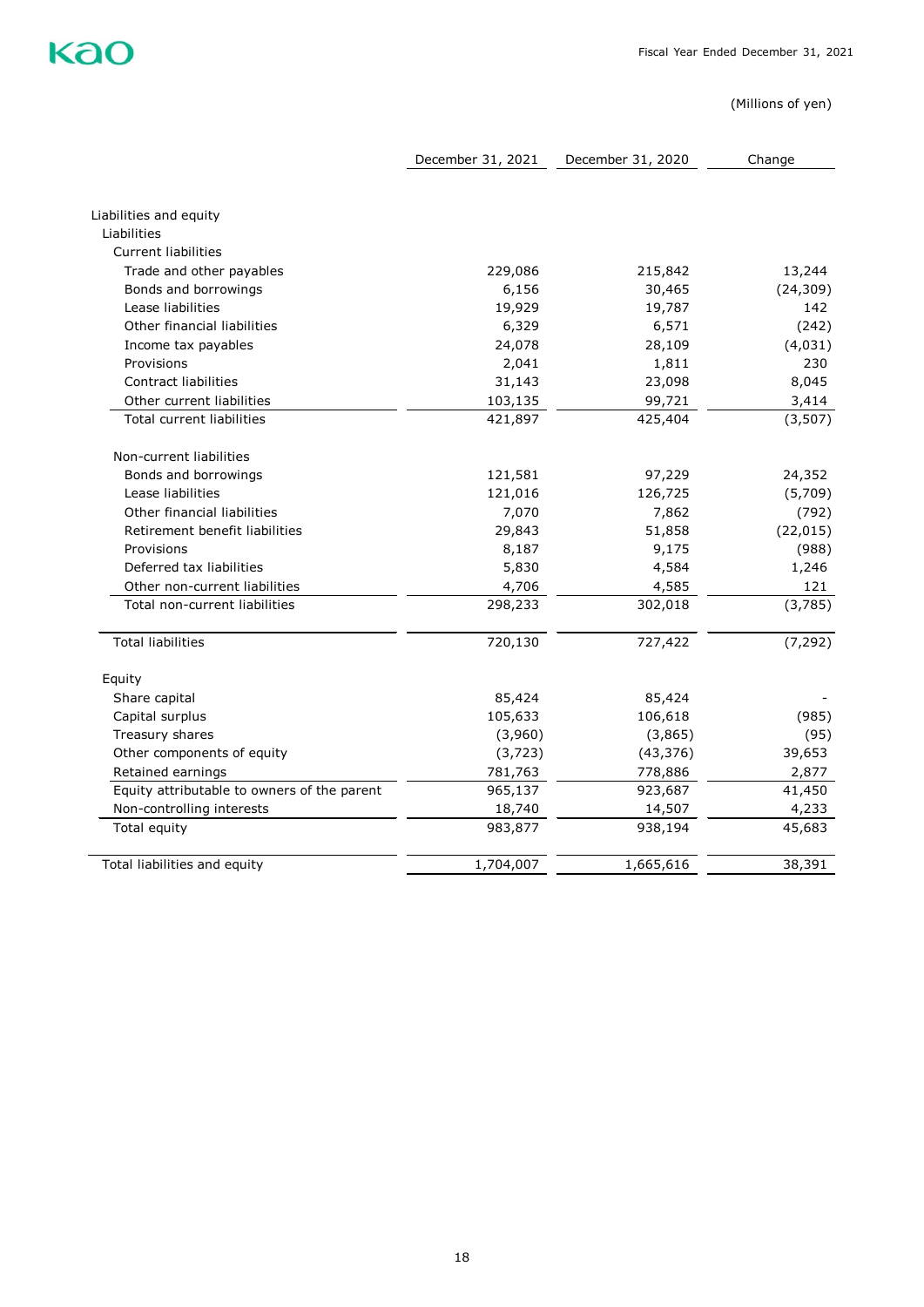

## **Consolidated Statement of Income**

|                                              | <b>Notes</b> | Fiscal year ended<br>December 31, 2021 | Fiscal year ended<br>December 31, 2020 | Change    |
|----------------------------------------------|--------------|----------------------------------------|----------------------------------------|-----------|
| Net sales                                    | 1            | 1,418,768                              | 1,381,997                              | 36,771    |
| Cost of sales                                |              | (845, 574)                             | (791, 304)                             | (54, 270) |
| Gross profit                                 |              | 573,194                                | 590,693                                | (17, 499) |
| Selling, general and administrative expenses | 2            | (427, 045)                             | (415, 826)                             | (11,219)  |
| Other operating income                       |              | 17,304                                 | 15,801                                 | 1,503     |
| Other operating expenses                     |              | (19, 943)                              | (15, 105)                              | (4,838)   |
| Operating income                             | 1            | 143,510                                | 175,563                                | (32, 053) |
| Financial income                             |              | 6,470                                  | 1,711                                  | 4,759     |
| Financial expenses                           |              | (2,598)                                | (5,839)                                | 3,241     |
| Share of profit in investments accounted for |              |                                        |                                        |           |
| using the equity method                      |              | 2,620                                  | 2,536                                  | 84        |
| Income before income taxes                   |              | 150,002                                | 173,971                                | (23,969)  |
| Income taxes                                 |              | (38, 587)                              | (45,904)                               | 7,317     |
| Net income                                   |              | 111,415                                | 128,067                                | (16, 652) |
| Attributable to:                             |              |                                        |                                        |           |
| Owners of the parent                         |              | 109,636                                | 126,142                                | (16, 506) |
| Non-controlling interests                    |              | 1,779                                  | 1,925                                  | (146)     |
| Net income                                   |              | 111,415                                | 128,067                                | (16, 652) |
| Earnings per share                           |              |                                        |                                        |           |
| Basic (Yen)                                  | 3            | 230.59                                 | 262.29                                 |           |
| Diluted (Yen)                                | 3            | 230.57                                 | 262.25                                 |           |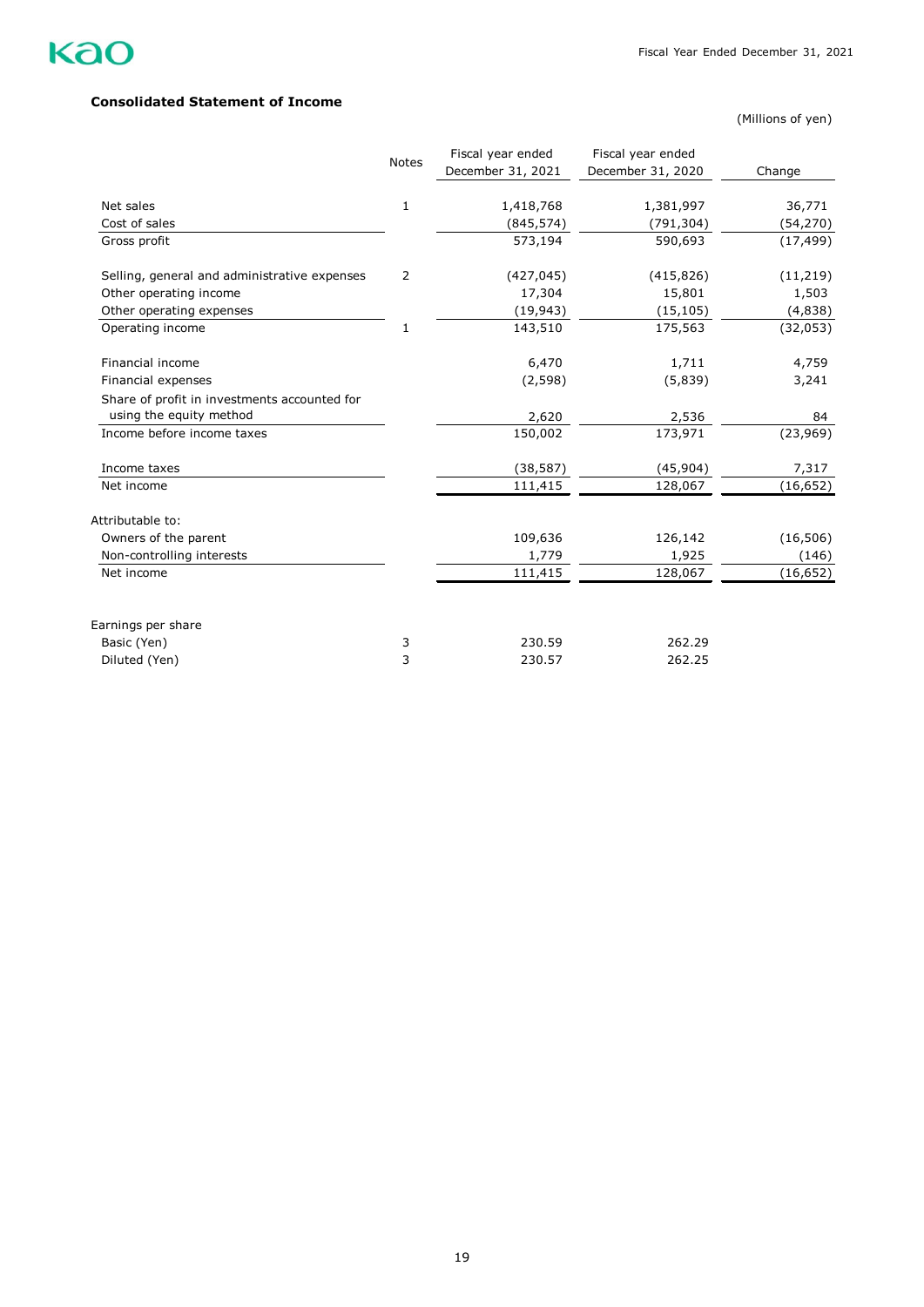

# **Consolidated Statement of Comprehensive Income**

|                                                                                                                                                                    | Fiscal year ended<br>December 31, 2021 | Fiscal year ended<br>December 31, 2020 | Change    |
|--------------------------------------------------------------------------------------------------------------------------------------------------------------------|----------------------------------------|----------------------------------------|-----------|
| Net income                                                                                                                                                         | 111,415                                | 128,067                                | (16, 652) |
| Other comprehensive income                                                                                                                                         |                                        |                                        |           |
| Items that will not be reclassified to profit or loss:<br>Net gain (loss) on revaluation of financial assets<br>measured at fair value through other comprehensive |                                        |                                        |           |
| income                                                                                                                                                             | 390                                    | 168                                    | 222       |
| Remeasurements of defined benefit plans<br>Share of other comprehensive income of investments                                                                      | 11,729                                 | 16,365                                 | (4,636)   |
| accounted for using the equity method                                                                                                                              | 330                                    | 25                                     | 305       |
| Total of items that will not be reclassified to profit or loss                                                                                                     | 12,449                                 | 16,558                                 | (4, 109)  |
| Items that may be reclassified subsequently to profit or loss:                                                                                                     |                                        |                                        |           |
| Exchange differences on translation of foreign operations<br>Share of other comprehensive income of investments                                                    | 40,876                                 | (9,942)                                | 50,818    |
| accounted for using the equity method                                                                                                                              | 392                                    | (167)                                  | 559       |
| Total of items that may be reclassified subsequently to<br>profit or loss                                                                                          | 41,268                                 | (10, 109)                              | 51,377    |
| Other comprehensive income, net of taxes                                                                                                                           | 53,717                                 | 6,449                                  | 47,268    |
| Comprehensive income                                                                                                                                               | 165,132                                | 134,516                                | 30,616    |
| Attributable to:                                                                                                                                                   |                                        |                                        |           |
| Owners of the parent                                                                                                                                               | 161,686                                | 132,941                                | 28,745    |
| Non-controlling interests                                                                                                                                          | 3,446                                  | 1,575                                  | 1,871     |
| Comprehensive income                                                                                                                                               | 165,132                                | 134,516                                | 30,616    |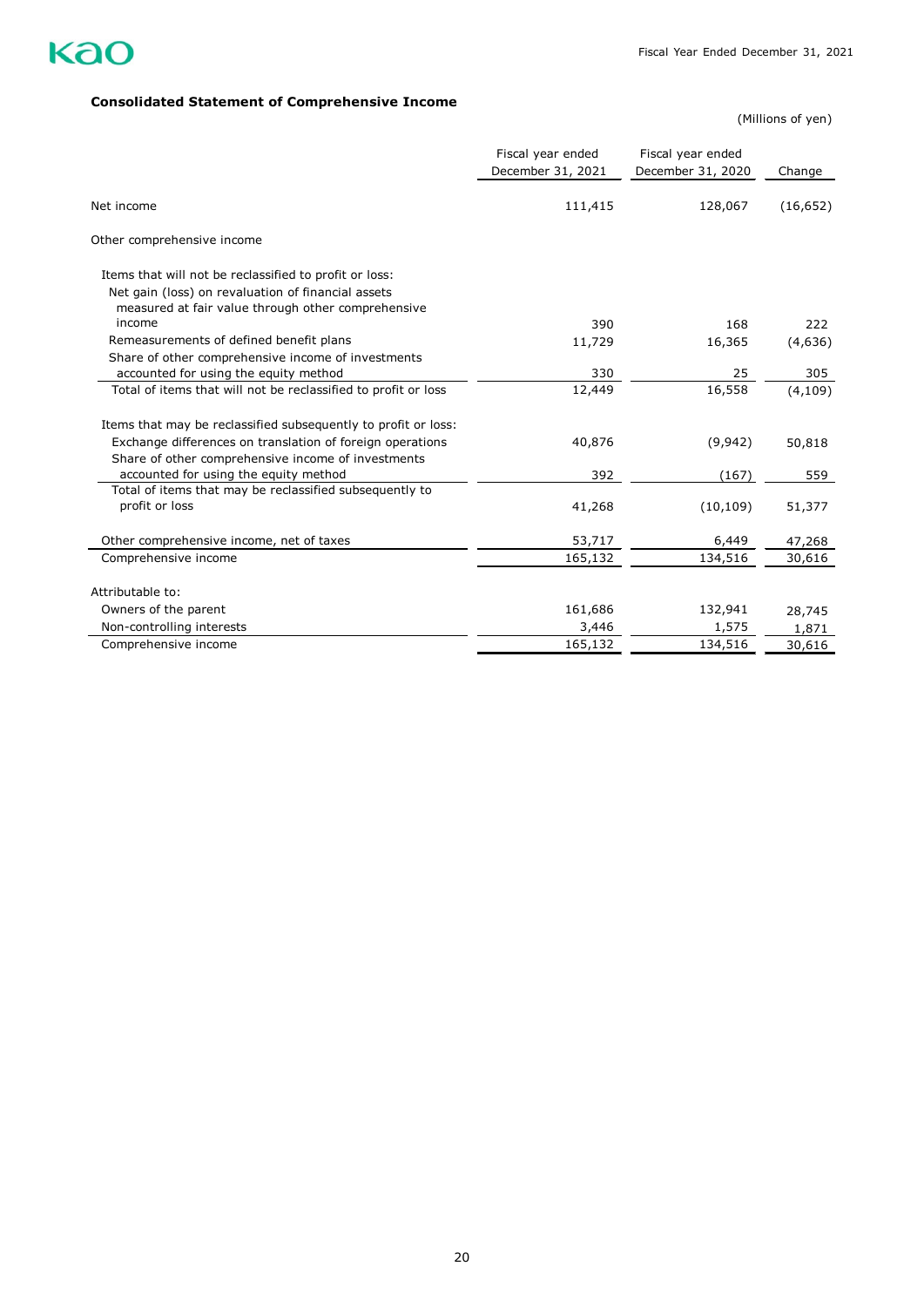## **Consolidated Statement of Changes in Equity**

|                                                                                        |                  |                    |                          |                                     |                                                                          | Equity attributable to owners of the parent                                  |                                                                                                                                                 |                                                    |                          |                      |                |                                  |                |
|----------------------------------------------------------------------------------------|------------------|--------------------|--------------------------|-------------------------------------|--------------------------------------------------------------------------|------------------------------------------------------------------------------|-------------------------------------------------------------------------------------------------------------------------------------------------|----------------------------------------------------|--------------------------|----------------------|----------------|----------------------------------|----------------|
|                                                                                        |                  |                    |                          |                                     |                                                                          | Other components of equity                                                   |                                                                                                                                                 |                                                    |                          |                      |                |                                  |                |
|                                                                                        | Share<br>capital | Capital<br>surplus | Treasury<br>shares       | Subscription<br>rights to<br>shares | Exchange<br>differences<br>on<br>translation<br>of foreign<br>operations | Net gain<br>(loss) on<br>derivatives<br>designated<br>as cash flow<br>hedges | Net gain<br>(loss) on<br>revaluation<br>of financial<br>assets<br>measured at<br>fair value<br>through<br>other<br>compre-<br>hensive<br>income | Remeasure-<br>ments of<br>defined<br>benefit plans | Total                    | Retained<br>earnings | Total          | Non-<br>controlling<br>interests | Total equity   |
| January 1, 2021                                                                        | 85,424           | 106,618            | (3,865)                  | 268                                 | (49, 368)                                                                | (0)                                                                          | 5,724                                                                                                                                           |                                                    | (43, 376)                | 778,886              | 923,687        | 14,507                           | 938,194        |
| Net income                                                                             |                  |                    |                          | $\sim$                              |                                                                          | $\overline{\phantom{a}}$                                                     |                                                                                                                                                 |                                                    |                          | 109,636              | 109,636        | 1,779                            | 111,415        |
| Other comprehensive income                                                             |                  |                    |                          | $\overline{\phantom{a}}$            | 39,690                                                                   | (0)                                                                          | 715                                                                                                                                             | 11,645                                             | 52,050                   |                      | 52,050         | 1,667                            | 53,717         |
| Comprehensive income                                                                   |                  | $\sim$             | $\sim$                   | $\sim$                              | 39,690                                                                   | (0)                                                                          | 715                                                                                                                                             | 11,645                                             | 52,050                   | 109,636              | 161,686        | 3,446                            | 165,132        |
| Disposal of treasury shares                                                            |                  | (334)              | 51,697                   | (89)                                |                                                                          |                                                                              |                                                                                                                                                 |                                                    | (89)                     | (51, 273)            | $\mathbf{1}$   |                                  | 1              |
| Purchase of treasury shares                                                            |                  |                    | (51, 792)                |                                     |                                                                          |                                                                              |                                                                                                                                                 |                                                    |                          |                      | (51, 792)      |                                  | (51, 792)      |
| Share-based payment transactions                                                       |                  | 370                |                          |                                     |                                                                          |                                                                              |                                                                                                                                                 |                                                    |                          |                      | 370            | $\overline{\phantom{a}}$         | 370            |
| Dividends                                                                              |                  |                    |                          |                                     |                                                                          |                                                                              |                                                                                                                                                 |                                                    | $\overline{\phantom{a}}$ | (67, 794)            | (67, 794)      | (797)                            | (68, 591)      |
| Changes in the ownership<br>interest in subsidiaries<br>Transfer from other components |                  | (1,021)            |                          |                                     |                                                                          |                                                                              |                                                                                                                                                 |                                                    |                          |                      | (1,021)        | 1,584                            | 563            |
| of equity to retained earnings                                                         |                  |                    |                          | (4)                                 |                                                                          |                                                                              | (659)                                                                                                                                           | (11, 645)                                          | (12, 308)                | 12,308               |                |                                  |                |
| Total transactions with the owners                                                     |                  | (985)              | (95)                     | (93)                                |                                                                          | $\blacksquare$                                                               | (659)                                                                                                                                           | (11, 645)                                          | (12, 397)                | (106, 759)           | (120, 236)     | 787                              | (119, 449)     |
| December 31, 2021                                                                      | 85,424           | 105,633            | (3,960)                  | 175                                 | (9,678)                                                                  | (0)                                                                          | 5,780                                                                                                                                           | $\sim$                                             | (3, 723)                 | 781,763              | 965,137        | 18,740                           | 983,877        |
| January 1, 2020                                                                        | 85,424           | 108,715            | (4, 309)                 | 448                                 | (39, 630)                                                                | $\overline{a}$                                                               | 6,208                                                                                                                                           |                                                    | (32, 974)                | 700,839              | 857,695        | 13,726                           | 871,421        |
| Net income                                                                             |                  |                    |                          | $\sim$                              |                                                                          |                                                                              |                                                                                                                                                 | $\sim$                                             | $\sim$                   | 126,142              | 126,142        | 1,925                            | 128,067        |
| Other comprehensive income                                                             |                  |                    |                          | $\blacksquare$                      | (9,738)                                                                  | (0)                                                                          | 184                                                                                                                                             | 16,353                                             | 6,799                    | $\sim$               | 6,799          | (350)                            | 6,449          |
| Comprehensive income                                                                   |                  |                    | $\overline{\phantom{a}}$ | $\blacksquare$                      | (9,738)                                                                  | (0)                                                                          | 184                                                                                                                                             | 16,353                                             | 6,799                    | 126,142              | 132,941        | 1,575                            | 134,516        |
| Disposal of treasury shares                                                            |                  | (98)               | 471                      | (177)                               |                                                                          |                                                                              |                                                                                                                                                 |                                                    | (177)                    | (194)                | $\overline{2}$ | $\sim$                           | $\overline{2}$ |
| Purchase of treasury shares                                                            |                  |                    | (27)                     |                                     |                                                                          |                                                                              |                                                                                                                                                 |                                                    |                          |                      | (27)           |                                  | (27)           |
| Share-based payment transactions                                                       |                  | (394)              |                          |                                     |                                                                          |                                                                              |                                                                                                                                                 |                                                    |                          |                      | (394)          |                                  | (394)          |
| Dividends                                                                              |                  |                    |                          |                                     |                                                                          |                                                                              |                                                                                                                                                 |                                                    |                          | (64, 925)            | (64, 925)      | (1,269)                          | (66, 194)      |
| Changes in the ownership<br>interest in subsidiaries<br>Transfer from other components |                  | (1,605)            |                          |                                     |                                                                          |                                                                              |                                                                                                                                                 |                                                    |                          |                      | (1,605)        | 475                              | (1, 130)       |
| of equity to retained earnings                                                         |                  |                    |                          | (3)                                 |                                                                          |                                                                              | (668)                                                                                                                                           | (16, 353)                                          | (17, 024)                | 17,024               |                |                                  |                |
| Total transactions with the owners                                                     |                  | (2,097)            | 444                      | (180)                               |                                                                          |                                                                              | (668)                                                                                                                                           | (16, 353)                                          | (17, 201)                | (48,095)             | (66, 949)      | (794)                            | (67, 743)      |
| December 31, 2020                                                                      | 85,424           | 106,618            | (3,865)                  | 268                                 | (49, 368)                                                                | (0)                                                                          | 5,724                                                                                                                                           | $\blacksquare$                                     | (43, 376)                | 778,886              | 923,687        | 14,507                           | 938,194        |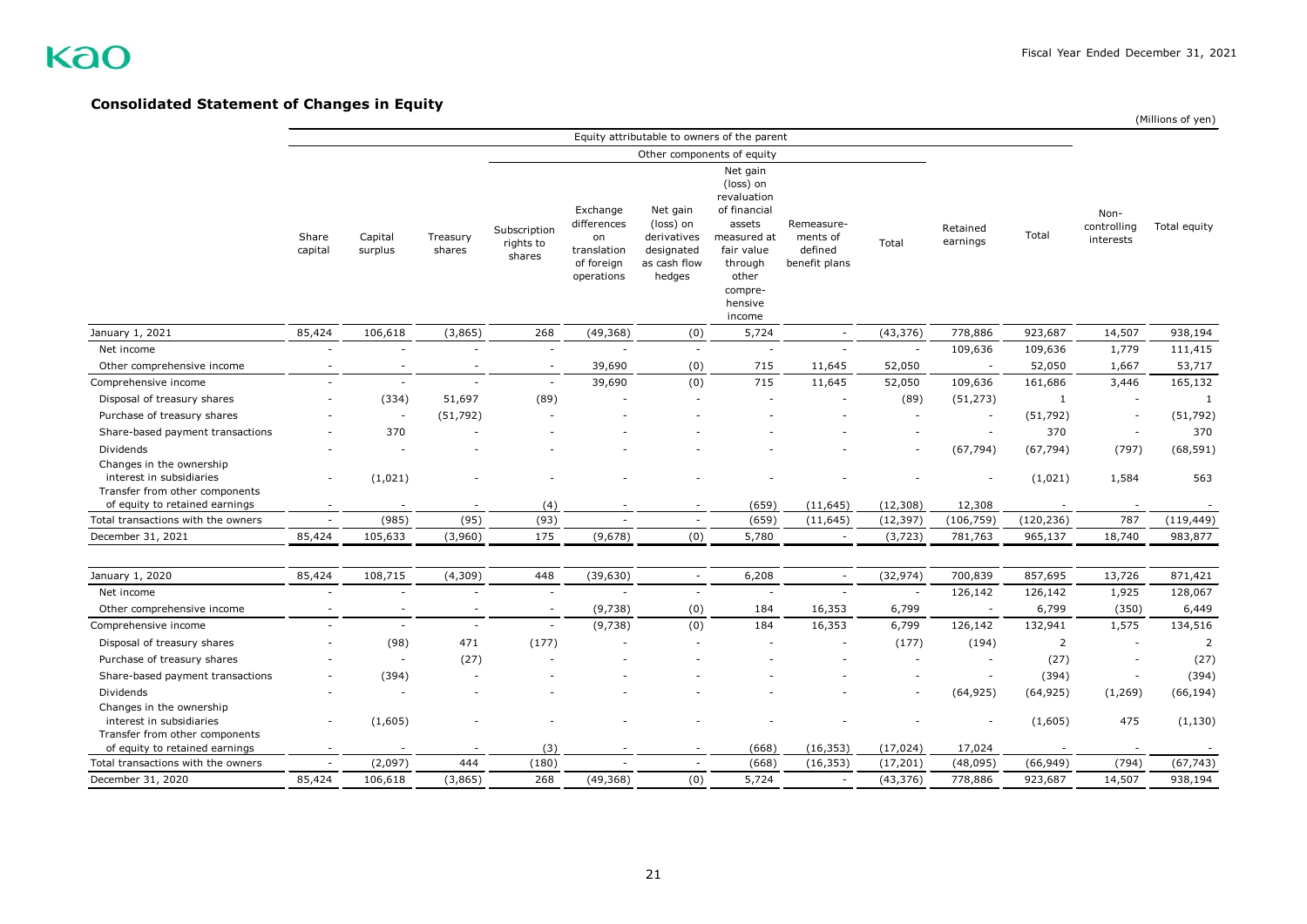

# **Consolidated Statement of Cash Flows**

|                                                                         | Fiscal year ended | Fiscal year ended |
|-------------------------------------------------------------------------|-------------------|-------------------|
|                                                                         | December 31, 2021 | December 31, 2020 |
|                                                                         |                   |                   |
| Cash flows from operating activities                                    |                   |                   |
| Income before income taxes                                              | 150,002           | 173,971           |
| Depreciation and amortization                                           | 87,341            | 86,080            |
| Interest and dividend income                                            | (1, 307)          | (1, 571)          |
| Interest expense                                                        | 2,036             | 2,533             |
| Share of profit in investments accounted for using the<br>equity method | (2,620)           |                   |
| (Gains) losses on sale and disposal of property, plant and              |                   | (2, 536)          |
| equipment, and intangible assets                                        | 4,458             | 3,301             |
| (Increase) decrease in trade and other receivables                      | (4, 440)          | 6,443             |
| (Increase) decrease in inventories                                      | (20, 508)         | 646               |
| Increase (decrease) in trade and other payables                         | 8,682             | (4, 227)          |
| Increase (decrease) in retirement benefit liabilities                   | (22, 787)         | (28, 818)         |
| Other                                                                   | 19,192            | 31,852            |
| Subtotal                                                                | 220,049           | 267,674           |
| Interest received                                                       | 1,191             | 1,516             |
| Dividends received                                                      | 2,222             | 2,060             |
| Interest paid                                                           | (2,039)           | (2,650)           |
| Income taxes paid                                                       | (45, 899)         | (53, 882)         |
| Net cash flows from operating activities                                | 175,524           | 214,718           |
|                                                                         |                   |                   |
| Cash flows from investing activities                                    |                   |                   |
| Payments into time deposits                                             | (11, 418)         | (14, 053)         |
| Proceeds from withdrawal of time deposits                               | 12,930            | 19,661            |
| Purchase of property, plant and equipment                               | (59, 951)         | (59, 396)         |
| Purchase of intangible assets                                           | (11, 568)         | (10, 454)         |
| Other                                                                   | 2,775             | 2,301             |
| Net cash flows from investing activities                                | (67, 232)         | (61, 941)         |
| Cash flows from financing activities                                    |                   |                   |
| Increase (decrease) in short-term borrowings                            | 440               | (41)              |
| Proceeds from long-term borrowings                                      | 30,091            | 1,080             |
| Repayments of long-term borrowings                                      | (31, 380)         | (48)              |
| Proceeds from issuance of bonds                                         | 200               | 24,939            |
| Redemption of bonds                                                     | (12)              | (24, 942)         |
| Repayments of lease liabilities                                         | (21, 266)         | (20, 912)         |
| Purchase of treasury shares                                             | (51, 792)         | (28)              |
| Dividends paid to owners of the parent                                  | (67, 859)         | (64, 987)         |
| Dividends paid to non-controlling interests                             | (802)             | (1, 235)          |
| Other                                                                   | 807               | (891)             |
| Net cash flows from financing activities                                | (141, 573)        | (87,065)          |
| Net increase (decrease) in cash and cash equivalents                    | (33, 281)         | 65,712            |
| Cash and cash equivalents at the beginning of the year                  | 353,176           | 289,681           |
| Effect of exchange rate changes on cash and cash equivalents            | 16,174            | (2,217)           |
| Cash and cash equivalents at the end of the year                        | 336,069           | 353,176           |
|                                                                         |                   |                   |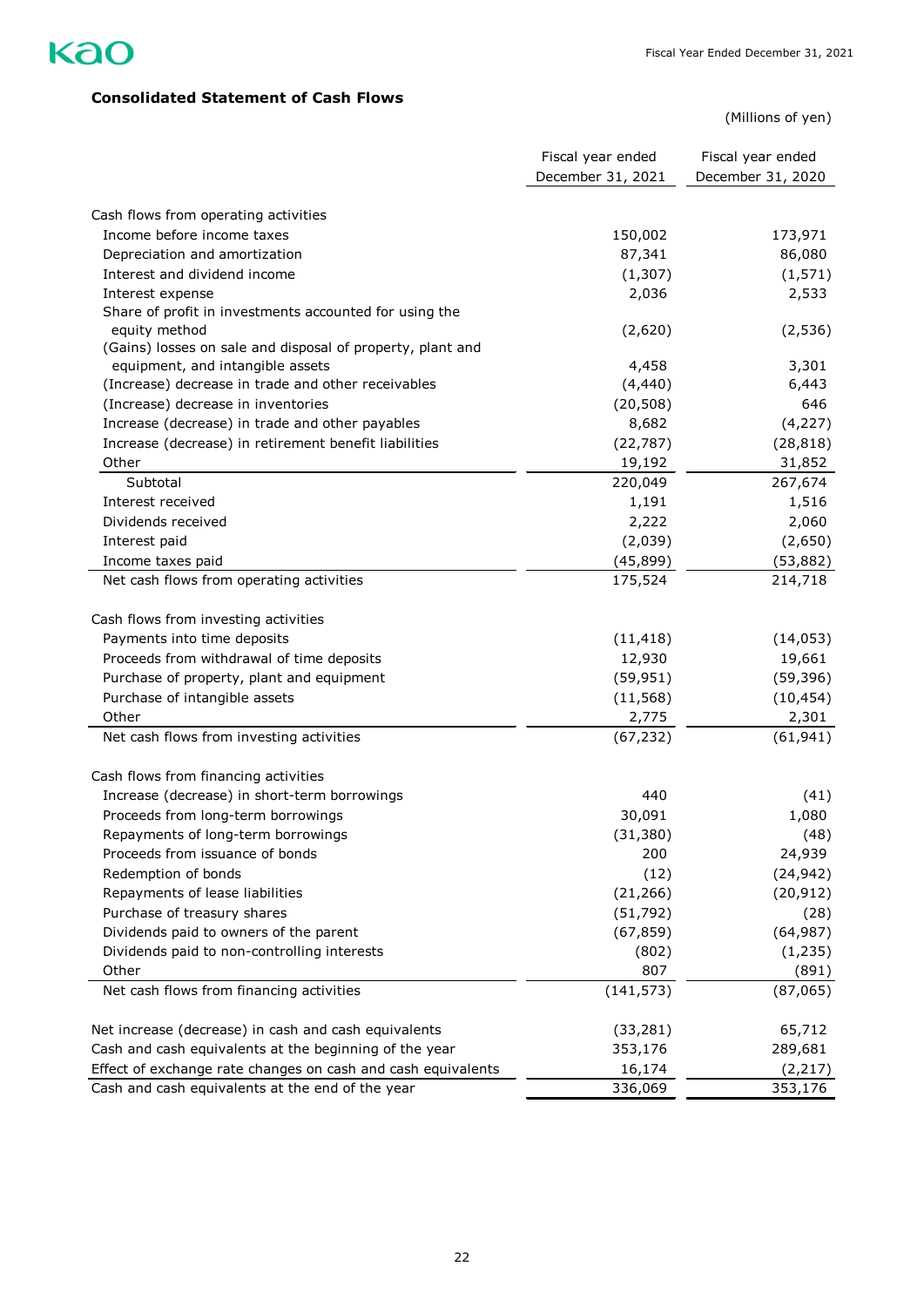

## **Notes to Consolidated Financial Statements**

### **1. Segment Information**

(1) Summary of reportable segments

The Kao Group's reportable segments are the components of the Kao Group for which discrete financial information is available and which are regularly reviewed by the Board of Directors in deciding how to allocate resources and in assessing their performance. Net sales and operating income are the key measures used by the Board of Directors to evaluate the performance of each segment.

The Kao Group is organized on the basis of five businesses: the four business areas that constitute the Consumer Products Business (the Hygiene and Living Care Business, the Health and Beauty Care Business, the Life Care Business, the Cosmetics Business) and the Chemical Business. In each business, the Kao Group plans comprehensive business strategies and carries out business activities on a global basis.

Accordingly, the Kao Group has five reportable segments: the Hygiene and Living Care Business, the Health and Beauty Care Business, the Life Care Business, the Cosmetics Business and the Chemical Business.

Due to a change in organization as of January 1, 2021, in the three months ended March 31, 2021 the Kao Group reclassified its five former reportable segments (the Cosmetics Business, the Skin Care and Hair Care Business, the Human Health Care Business, the Fabric and Home Care Business and the Chemical Business) into the above-noted five reportable segments (the Hygiene and Living Care Business, the Health and Beauty Care Business, the Life Care Business, the Cosmetics Business and the Chemical Business). Segment information for the same period a year earlier has been restated to reflect the reclassification.

Information on principal customers is omitted, because no transactions with a single external customer account for 10% or more of the Kao Group's net sales.

(Remainder of page intentionally left blank.)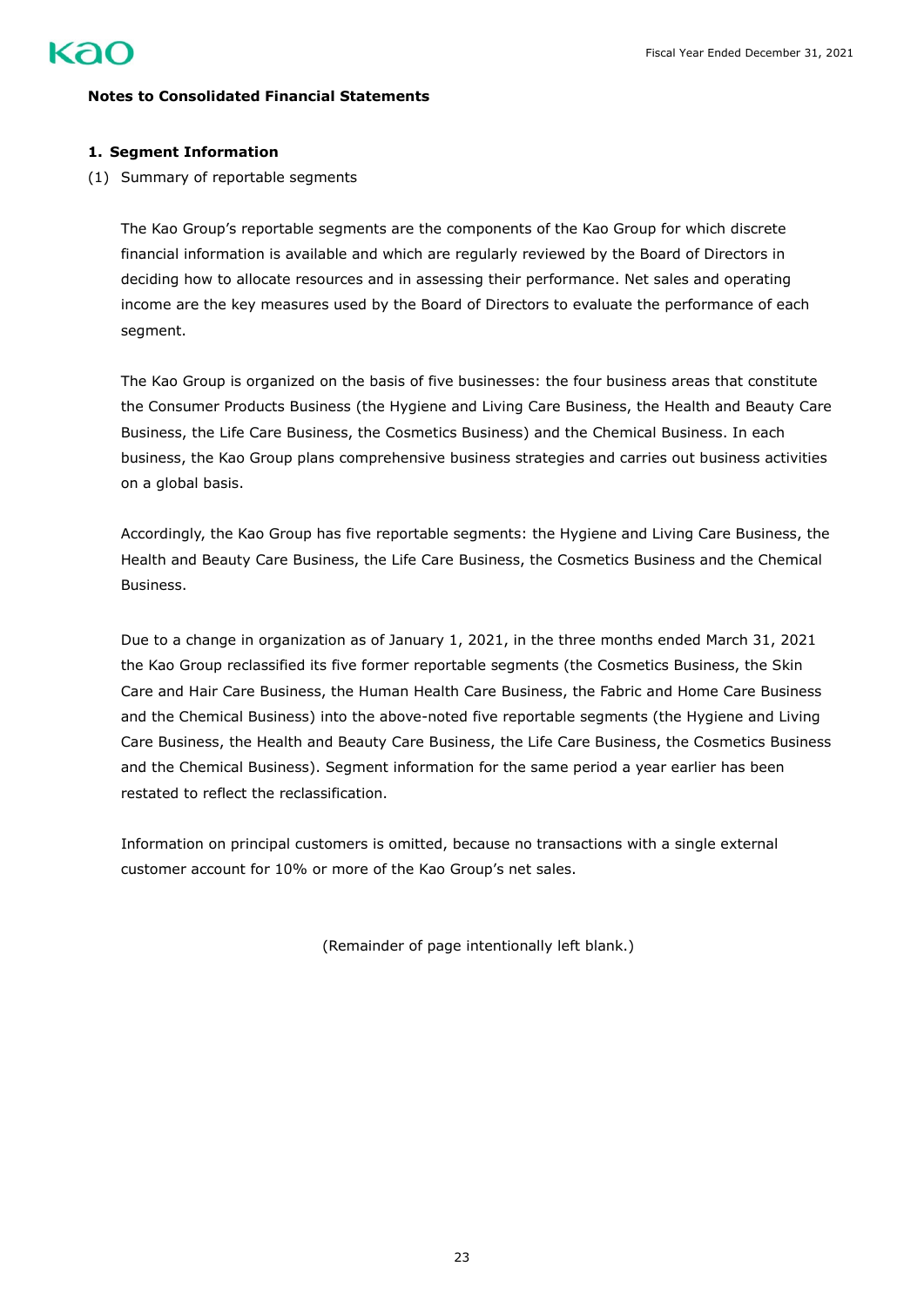

# Major products by reportable segment are as follows:

| Reportable Segments      |                                            | Major Products           |                                                                                                                               |  |  |
|--------------------------|--------------------------------------------|--------------------------|-------------------------------------------------------------------------------------------------------------------------------|--|--|
|                          |                                            | Fabric care products     | Laundry detergents, Fabric treatments                                                                                         |  |  |
|                          | Hygiene and Living Care<br><b>Business</b> | Home care products       | Kitchen cleaning products, House cleaning products,<br>Paper cleaning products                                                |  |  |
|                          |                                            | Sanitary products        | Sanitary napkins, Baby diapers                                                                                                |  |  |
| Consumer<br>Products     |                                            | Skin care products       | Soaps, Facial cleansers, Body cleansers                                                                                       |  |  |
| <b>Business</b>          | Health and Beauty Care<br><b>Business</b>  | Hair care products       | Shampoos, Conditioners, Hair styling agents,<br>Hair coloring agents, Men's products                                          |  |  |
|                          |                                            | Personal health products | Bath additives, Oral care products, Thermo products                                                                           |  |  |
|                          | Life Care Business                         | Life care products       | Commercial-use hygiene products, Health drinks                                                                                |  |  |
|                          | Cosmetics<br><b>Business</b>               | Cosmetics                | Counseling cosmetics, Self-selection cosmetics                                                                                |  |  |
|                          |                                            | Oleo chemicals           | Fatty alcohols, Fatty amines, Fatty acids, Glycerin,<br>Commercial-use edible fats and oils                                   |  |  |
| <b>Chemical Business</b> |                                            | Performance chemicals    | Surfactants, Plastics additives,<br>Superplasticizers for concrete admixtures,<br>Asphalt additives                           |  |  |
|                          |                                            | Specialty chemicals      | Toner and toner binder for copiers and printers,<br>Ink and water-based pigment inkjet ink,<br>Fragrances and aroma chemicals |  |  |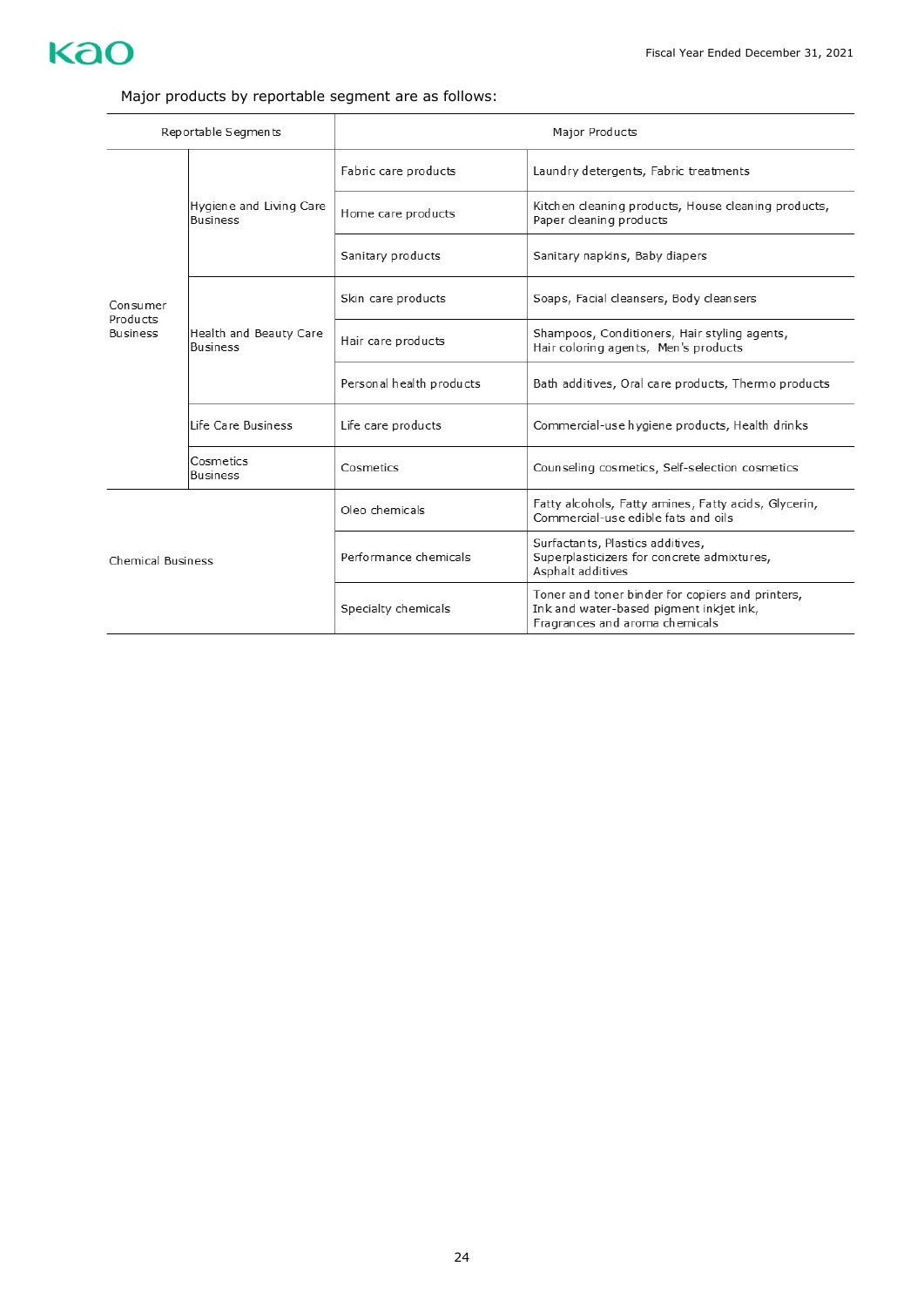# (2) Sales and results of reportable segments

|                                                                         |                                               |                                                     |                                   |                              |           |                             |           |                              | (Millions of yen) |
|-------------------------------------------------------------------------|-----------------------------------------------|-----------------------------------------------------|-----------------------------------|------------------------------|-----------|-----------------------------|-----------|------------------------------|-------------------|
| Fiscal year ended                                                       |                                               |                                                     |                                   | Reportable Segments          |           |                             |           |                              |                   |
| December 31, 2021                                                       |                                               |                                                     | <b>Consumer Products Business</b> |                              |           |                             |           |                              |                   |
|                                                                         | Hygiene and<br>Living Care<br><b>Business</b> | Health and<br><b>Beauty Care</b><br><b>Business</b> | Life Care<br><b>Business</b>      | Cosmetics<br><b>Business</b> | Subtotal  | Chemical<br><b>Business</b> | Total     | Reconciliations <sup>1</sup> | Consolidated      |
| Net sales                                                               |                                               |                                                     |                                   |                              |           |                             |           |                              |                   |
| Sales to customers                                                      | 496,845                                       | 354,488                                             | 53,032                            | 239,335                      | 1,143,700 | 275,068                     | 1,418,768 | $\overline{a}$               | 1,418,768         |
| Intersegment sales and transfers <sup>2</sup>                           |                                               |                                                     |                                   |                              |           | 39,225                      | 39,225    | (39, 225)                    |                   |
| Total net sales                                                         | 496,845                                       | 354,488                                             | 53,032                            | 239,335                      | 1,143,700 | 314,293                     | 1,457,993 | (39, 225)                    | 1,418,768         |
| Operating income                                                        | 51,762                                        | 49,684                                              | 3,614                             | 7,492                        | 112,552   | 29,627                      | 142,179   | 1,331                        | 143,510           |
| % of net sales                                                          | 10.4                                          | 14.0                                                | 6.8                               | 3.1                          | 9.8       | 9.4                         |           | $\overline{\phantom{a}}$     | 10.1              |
| Financial income                                                        |                                               |                                                     |                                   |                              |           |                             |           |                              | 6,470             |
| Financial expenses                                                      |                                               |                                                     |                                   |                              |           |                             |           |                              | (2,598)           |
| Share of profit in investments accounted for using<br>the equity method |                                               |                                                     |                                   |                              |           |                             |           |                              | 2,620             |
| Income before income taxes                                              |                                               |                                                     |                                   |                              |           |                             |           |                              | 150,002           |
| Depreciation and amortization                                           | 35,240                                        | 17,605                                              | 2,941                             | 14,836                       | 70,622    | 15,664                      | 86,286    | 1,055                        | 87,341            |
| Impairment loss                                                         | 4,533                                         |                                                     |                                   | 20                           | 4,553     |                             | 4,553     |                              | 4,553             |
| Capital expenditure <sup>3</sup>                                        | 39,115                                        | 19,917                                              | 3,843                             | 10,529                       | 73,404    | 13,867                      | 87,271    | 495                          | 87,766            |

Notes:

1. The operating income reconciliation of 1,331 million yen includes corporate expenses not allocated to reportable segments, as well as elimination of intersegment inventory transactions.

2. Intersegment sales and transfers are mainly calculated based on market price and manufacturing cost.

3. Capital expenditures include investments in property, plant and equipment, right-of-use assets and intangible assets.

|                                                                         |                                        |                                                     |                                   |                              |           |                             |           |                              | (Millions of yen) |
|-------------------------------------------------------------------------|----------------------------------------|-----------------------------------------------------|-----------------------------------|------------------------------|-----------|-----------------------------|-----------|------------------------------|-------------------|
| Fiscal year ended                                                       |                                        |                                                     |                                   | Reportable Segments          |           |                             |           |                              |                   |
| December 31, 2020                                                       |                                        |                                                     | <b>Consumer Products Business</b> |                              |           |                             |           |                              |                   |
|                                                                         | Hygiene and<br>Living Care<br>Business | Health and<br><b>Beauty Care</b><br><b>Business</b> | Life Care<br><b>Business</b>      | Cosmetics<br><b>Business</b> | Subtotal  | Chemical<br><b>Business</b> | Total     | Reconciliations <sup>1</sup> | Consolidated      |
| Net sales                                                               |                                        |                                                     |                                   |                              |           |                             |           |                              |                   |
| Sales to customers                                                      | 503,208                                | 362,332                                             | 52,160                            | 233,603                      | 1,151,303 | 230,694                     | 1,381,997 |                              | 1,381,997         |
| Intersegment sales and transfers <sup>2</sup>                           |                                        |                                                     |                                   |                              |           | 38,517                      | 38,517    | (38, 517)                    |                   |
| Total net sales                                                         | 503,208                                | 362,332                                             | 52,160                            | 233,603                      | 1,151,303 | 269,211                     | 1,420,514 | (38, 517)                    | 1,381,997         |
| Operating income                                                        | 79,606                                 | 60,471                                              | 4,666                             | 2,422                        | 147,165   | 27,692                      | 174,857   | 706                          | 175,563           |
| % of net sales                                                          | 15.8                                   | 16.7                                                | 8.9                               | 1.0                          | 12.8      | 10.3                        |           | $\overline{a}$               | 12.7              |
| Financial income                                                        |                                        |                                                     |                                   |                              |           |                             |           |                              | 1,711             |
| Financial expenses                                                      |                                        |                                                     |                                   |                              |           |                             |           |                              | (5,839)           |
| Share of profit in investments accounted for using<br>the equity method |                                        |                                                     |                                   |                              |           |                             |           |                              | 2,536             |
| Income before income taxes                                              |                                        |                                                     |                                   |                              |           |                             |           |                              | 173,971           |
| Depreciation and amortization                                           | 35,383                                 | 17,510                                              | 2,758                             | 14,640                       | 70,291    | 14,733                      | 85,024    | 1,056                        | 86,080            |
| Impairment loss                                                         |                                        |                                                     |                                   | 31                           | 31        | 384                         | 415       |                              | 415               |
| Capital expenditure <sup>3</sup>                                        | 33,185                                 | 19,202                                              | 4,235                             | 13,346                       | 69,968    | 14,619                      | 84,587    | 1,562                        | 86,149            |

Notes:

1. The operating income reconciliation of 706 million yen includes corporate expenses not allocated to reportable segments, as well as elimination of intersegment inventory transactions.

2. Intersegment sales and transfers are mainly calculated based on market price and manufacturing cost.

3. Capital expenditures include investments in property, plant and equipment, right-of-use assets and intangible assets.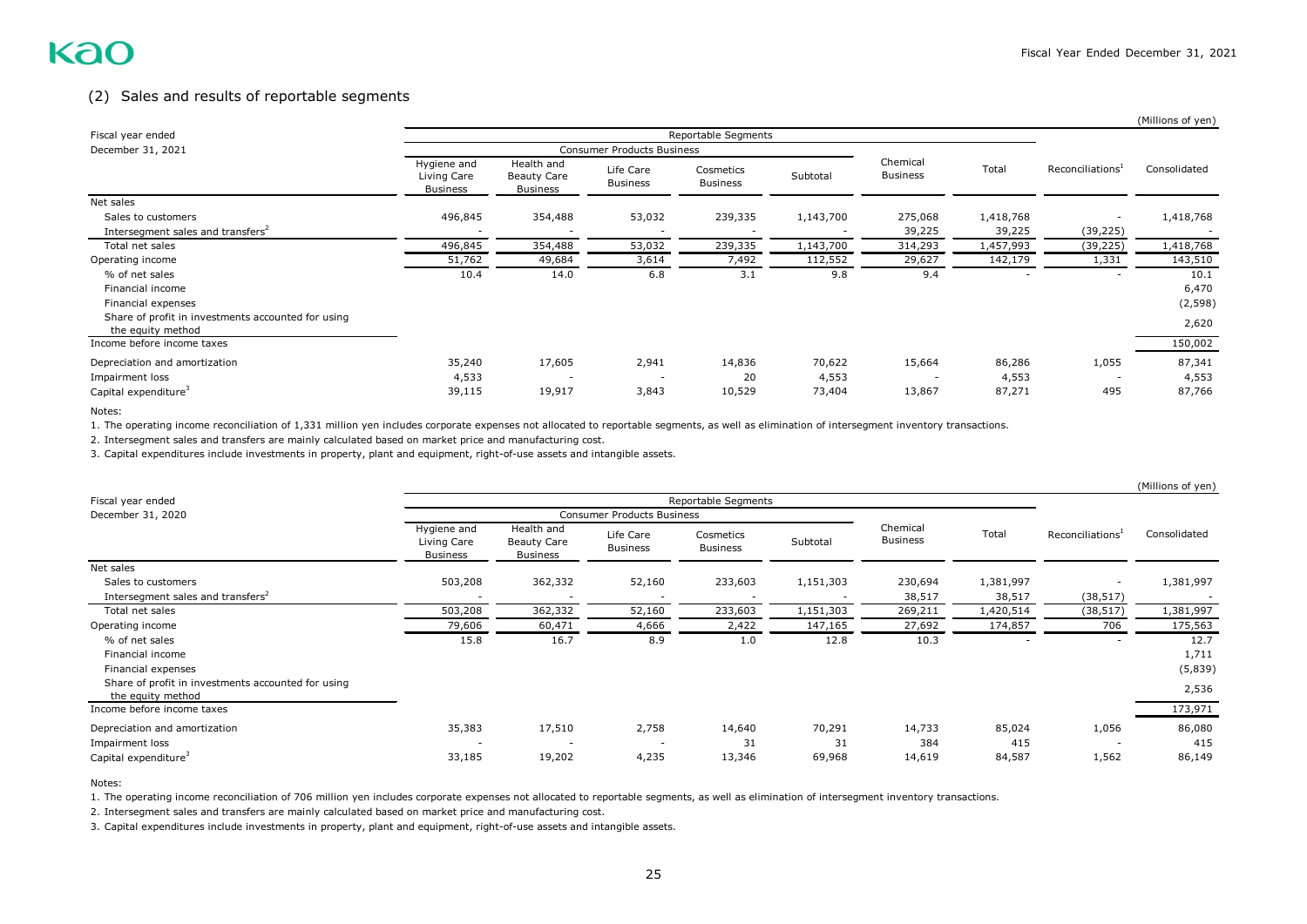

# (3) Geographical Information

The breakdown of sales to customers and non-current assets (excluding financial assets, deferred tax assets and retirement benefit assets) by geographic area is as follows:

|                    |                                        | (Millions of yen)                      |
|--------------------|----------------------------------------|----------------------------------------|
| Sales to customers | Fiscal year ended<br>December 31, 2021 | Fiscal year ended<br>December 31, 2020 |
| Japan              | 823,521                                | 853,628                                |
| Asia               | 312,737                                | 284,114                                |
| Americas           | 148,995                                | 128,721                                |
| Europe             | 133,515                                | 115,534                                |
| Total              | 1,418,768                              | 1,381,997                              |

Note: Sales are classified based on the location of customers.

| Non-current assets<br>(excluding financial assets, deferred tax assets and retirement | Fiscal year ended<br>December 31, 2021 | Fiscal year ended<br>December 31, 2020 |
|---------------------------------------------------------------------------------------|----------------------------------------|----------------------------------------|
| benefit assets)                                                                       |                                        |                                        |
| Japan                                                                                 | 575,408                                | 588,781                                |
| Asia                                                                                  | 108,987                                | 100,138                                |
| Americas                                                                              | 101,668                                | 92,282                                 |
| Europe                                                                                | 38,163                                 | 37,119                                 |
| Total                                                                                 | 824,226                                | 818,320                                |

# **2. Selling, General and Administrative Expenses**

The breakdown of selling, general and administrative expenses is as follows:

|                          | Fiscal year ended<br>December 31, 2021 | Fiscal year ended<br>December 31, 2020 |
|--------------------------|----------------------------------------|----------------------------------------|
|                          |                                        |                                        |
| Advertising              | 74,847                                 | 71,984                                 |
| Sales promotion          | 47,104                                 | 45,543                                 |
| Employee benefits        | 153,178                                | 148,281                                |
| Depreciation             | 18,365                                 | 18,586                                 |
| Amortization             | 7,823                                  | 8,632                                  |
| Research and development | 58,993                                 | 58,509                                 |
| Other                    | 66,735                                 | 64,291                                 |
| Total                    | 427,045                                | 415,826                                |